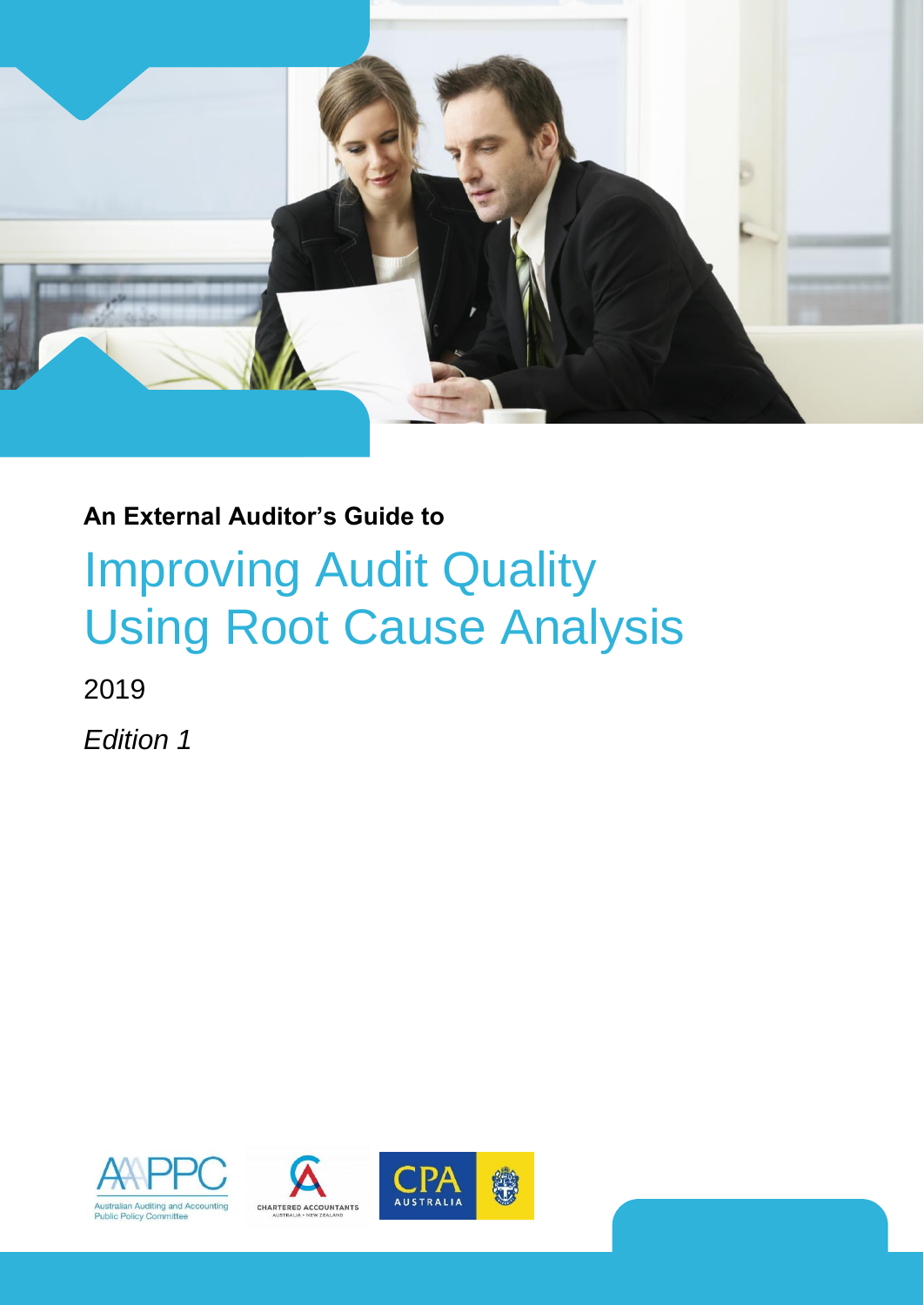# **About this guide**

This guide has been developed by Chartered Accountants Australia and New Zealand (CA ANZ) on behalf of the Australian Auditing and Accounting Public Policy Committee (APPC), which comprises representatives of BDO, Deloitte, EY, Grant Thornton, KPMG, PwC, CA ANZ, CPA Australia and the Institute of Public Accountants (IPA). The APPC is committed to playing a part in improving the quality of audits across the profession and hopes this guide will be a useful tool for firms of any size.

The guide defines root cause analysis ("RCA") and explains how audit practitioners can use it to identify and address the root causes of review and inspection findings. RCA is an effective and efficient way to improve audit quality.

Implementing remedial actions without having identified the real cause(s) or audit quality issues can be costly. RCA enables you to tackle problems instead of 'putting out fires.' This guide contains suggested steps for performing RCA that can be adapted, depending on your firm's needs and circumstances.

It is intended as non-authoritative guidance to help external auditors improve audit quality. It does this by offering pointers on key things to consider, based on what other practitioners have found useful in practice. However, this guide is not a quality control standard; the writers do not seek to impose specific ways of performing RCA, but instead offer guidance on key questions to ask to ensure a firm is undertaking RCA in a practical way.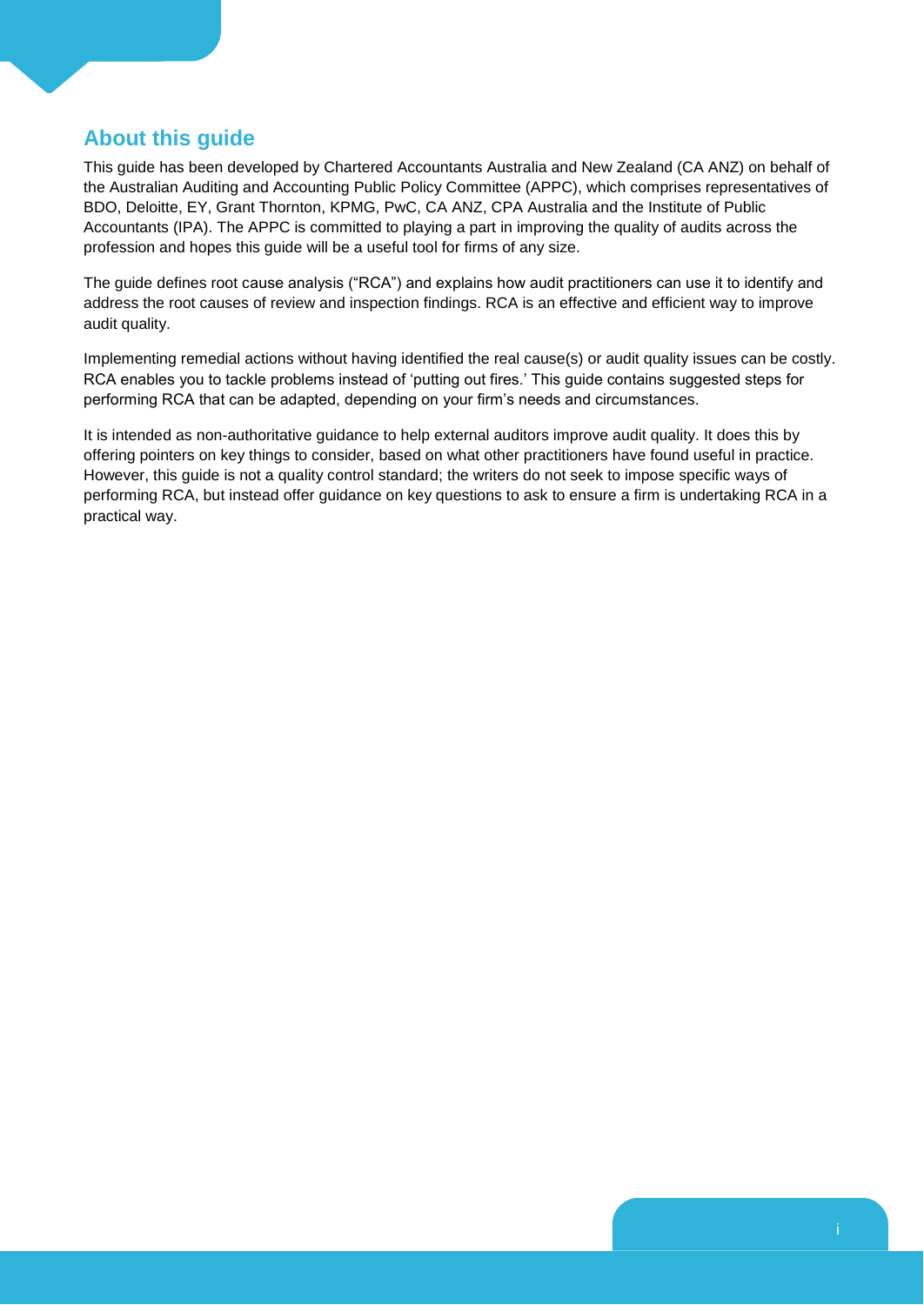# **Contents**

| Introduction                                                          |                                                                                                                          | 1  |  |
|-----------------------------------------------------------------------|--------------------------------------------------------------------------------------------------------------------------|----|--|
|                                                                       | What is root cause analysis?                                                                                             | 1  |  |
|                                                                       | What is root cause analysis in an audit firm?                                                                            | 1  |  |
| What is a finding?                                                    |                                                                                                                          | 1  |  |
|                                                                       | What is the difference between an engagement review, an engagement quality control<br>review and an internal inspection? | 1  |  |
| What action should a firm take in the case of a finding?              |                                                                                                                          |    |  |
| Should a firm have a remedial action plan for each and every finding? |                                                                                                                          |    |  |
|                                                                       | Is root cause analysis worthwhile for smaller firms?                                                                     | 4  |  |
| The RCA Process                                                       |                                                                                                                          | 5  |  |
| Preparing for RCA                                                     |                                                                                                                          | 5  |  |
| Performing RCA                                                        |                                                                                                                          | 8  |  |
| Appendix 1:                                                           | Differences Between Engagement Reviews, Engagement Quality Control<br>Reviews and Internal Inspections                   | 13 |  |
| Appendix 2:                                                           | The Benefits of Root Cause Analysis                                                                                      | 14 |  |
| Appendix 3:                                                           | Illustrative Review of the Results of Inspection Findings                                                                | 15 |  |
| Appendix 4:                                                           | More on Tagging (Taxonomy)                                                                                               | 17 |  |
| Appendix 5:                                                           | The RCA Process                                                                                                          | 20 |  |
| Appendix 6:                                                           | Illustrative Remedial Action Plan                                                                                        | 21 |  |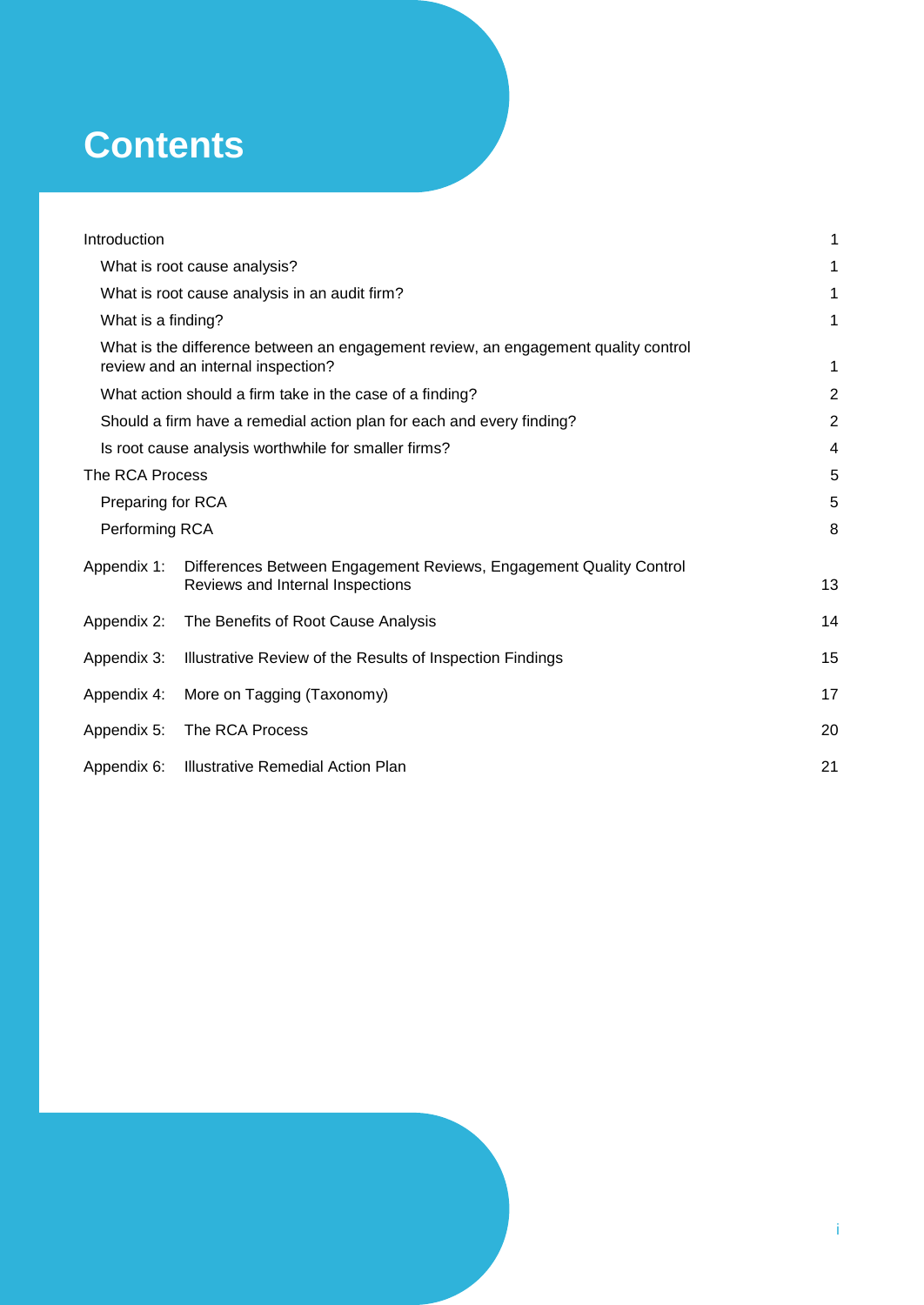# <span id="page-3-0"></span>**Introduction**

## <span id="page-3-1"></span>**What is root cause analysis?**

In general, RCA is a way of preventing faults by identifying the real reason why it has occurred. In business, RCA is used to improve the quality of products and services.

# <span id="page-3-2"></span>**What is root cause analysis in an audit firm?**

In the context of auditing, RCA is the process of identifying the root cause of a review or inspection finding.

# <span id="page-3-3"></span>**What is a finding?**

-

A finding is a quality issue that has been identified during an engagement review, an engagement quality control review, or an internal or external inspection. A quality issue is generally related to compliance with auditing standards.<sup>1</sup>

The severity of a finding depends on its facts and circumstances. A finding does not necessarily indicate that a particular audit engagement was not performed in accordance with the standards or that the auditor's report was not appropriate.<sup>2</sup>

# <span id="page-3-4"></span>**What is the difference between an engagement review, an engagement quality control review and an internal inspection?**

An engagement review is where more experienced team members review the work of less experienced team members (of the same audit engagement team) so that the sign-off partner is satisfied that sufficient appropriate audit evidence has been obtained to support the conclusions reached in the auditor's report. Each working paper is reviewed by someone other than the person who prepared it.

An engagement quality control review is also done before the auditor's report is signed off, but it is carried out by a more experienced person with the necessary authority and technical competence. The review focuses on significant judgements, and also examines the conclusions reached in the draft auditor's report. This type of review is carried out on certain clients with public interest.

An internal inspection is a cyclical process that is usually performed after the audits selected for inspection are completed. The focus areas and file selection depend on the firm's risk management procedures (e.g. new standards, current trends, public interest, complaints or external inspection findings).

For a more detailed discussion of the differences between an engagement review, an engagement quality control review and an internal inspection, refer to **Appendix 1**. A finding can result from a review or an inspection.

<sup>&</sup>lt;sup>1</sup> This includes relevant ethical requirements, and applicable legal and regulatory requirements, as required by auditing standards (hereinafter referred to collectively as 'the standards').

<sup>&</sup>lt;sup>2</sup> ASA 220 *Quality Control for an Audit of a Financial Report and Other Historical Financial Information and ISA (NZ) 220 <i>Quality Control for an Audit of Financial Statements*, para. A36.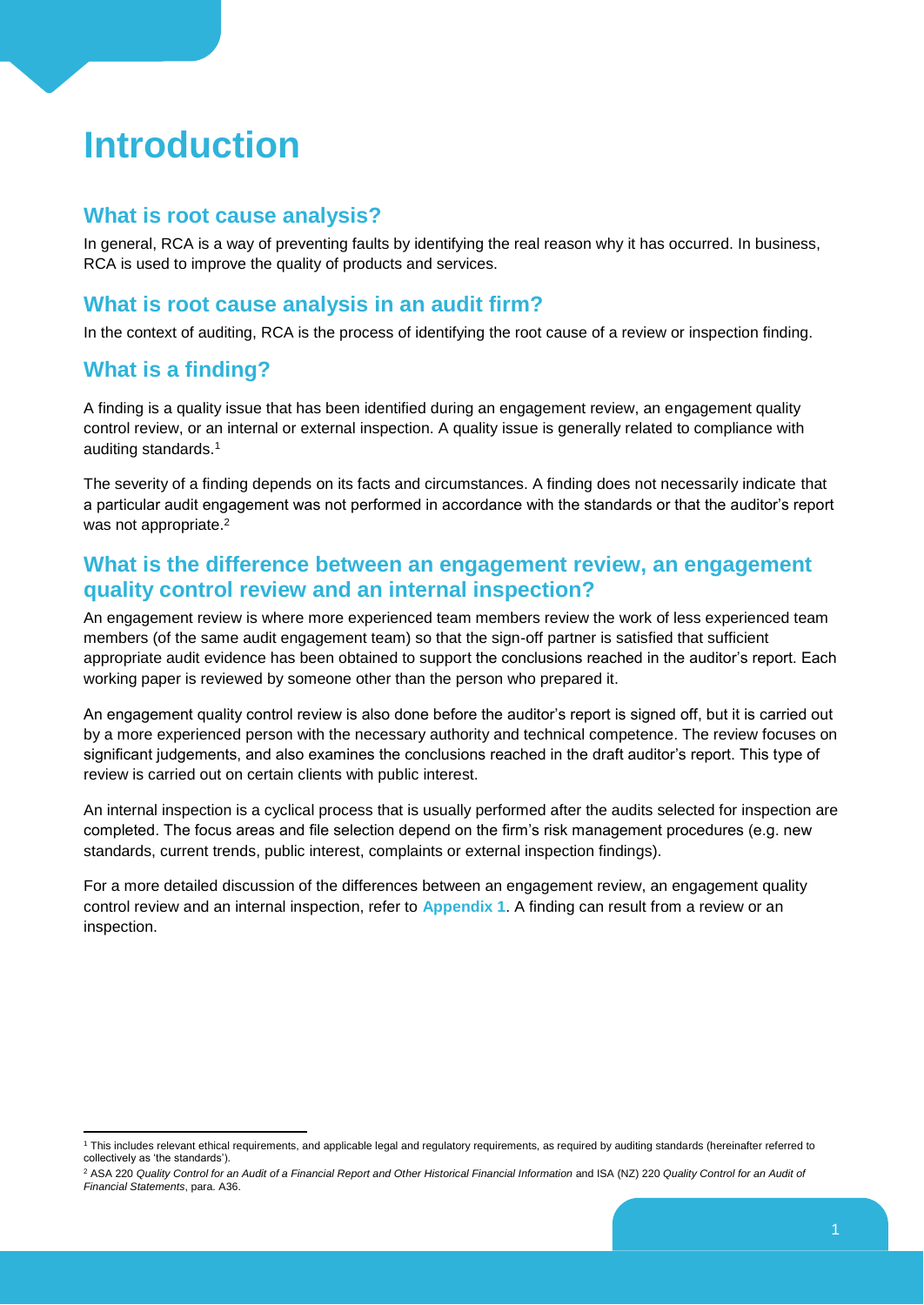# <span id="page-4-0"></span>**What action should a firm take in the case of a finding?**

Maintaining audit quality is imperative, so audit firms should have remedial action plans to deal with findings. Firms need to evaluate deficiencies, and remedy systemic and significant ones,<sup>3</sup> by communicating the deficiencies and recommendations for appropriate remedial action to relevant engagement partners and other appropriate staff members,<sup>4</sup> and implementing appropriate remedial action.

# <span id="page-4-1"></span>**Should a firm have a remedial action plan for each and every finding?**

No. Some findings from engagement reviews or engagement quality reviews do not necessarily indicate that a particular audit engagement was not generally performed in accordance with the standards or that the auditor's report was not appropriate. Likewise, findings from cyclical internal inspections (focusing more on thematic, i.e. possible systemic issues) do not necessarily indicate that the firm's system of quality control is insufficient to provide it with reasonable assurance that it complies with the standards or that the reports the firm issues are appropriate in the circumstances.

As mentioned above, this is because the severity of a finding depends on its facts and circumstances. Only **significant** or **systemic** (i.e. repetitive) deficiencies require prompt corrective action.<sup>5</sup> This is why it is useful to rate the severity of each finding, which can be done with reference to a rating scale designed by the firm. Most significant findings typically indicate both non-compliance with the standards and the likelihood that the conclusions reached were not appropriate. Firms should resolve such findings before sign-off. If not, it may indicate an additional issue related to the review process.

When performing RCA, significant findings are analysed as a **specific RCA** process, whereas all findings should be analysed for correlations in order to identify systemic themes for further investigation and analysis to determine their causes (this is called **thematic RCA**).

<sup>4</sup> ASQC 1/PES 3, para. 50.

-

<sup>3</sup> Auditing Standard ASQC 1 *Quality Control for Firms that Perform Audits and Reviews of Financial Reports and Other Financial Information, Other Assurance Engagements and Related Services Engagements* and Professional and Ethical Standard 3 (Amended) *Quality Control for Firms that Perform Audits and Reviews of Financial Statements, and Other Assurance Engagements*, paras. 49–54.

<sup>5</sup> ASQC 1/PES 3, para. 49.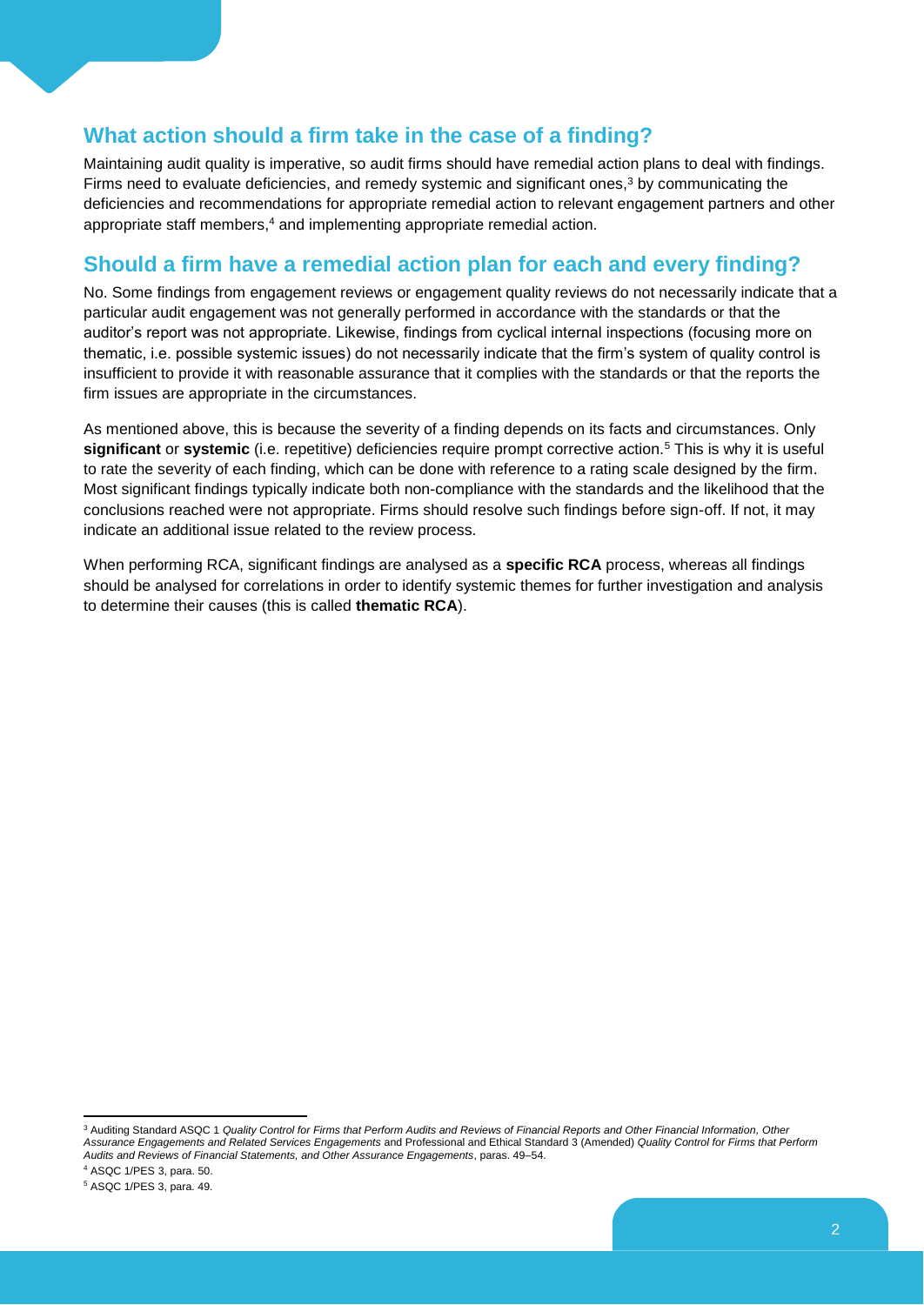

It is easier for larger firms to perform thematic RCA due to the large number of file reviews. However, it should be noted that even though engagement review findings and engagement quality control review findings are resolved before sign-off, they can still inform the RCA process.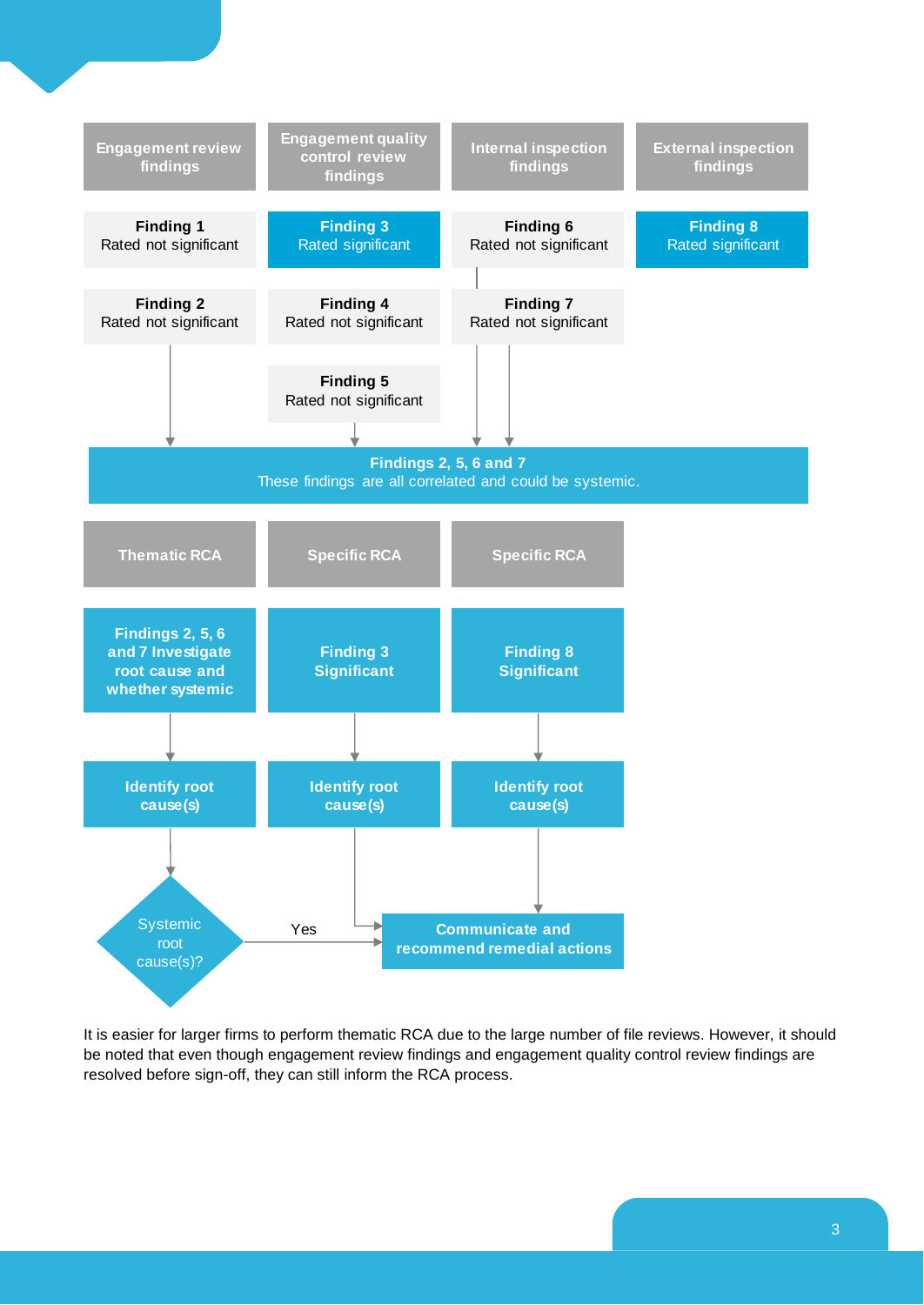# <span id="page-6-0"></span>**Is root cause analysis worthwhile for smaller firms?**

In terms of the standards, each engagement file must undergo at least an engagement review. While not all engagement review queries will necessarily be retained for RCA purposes, there will likely be ample 'coaching notes', 'queries' or review findings to build a database of findings and themes with relatively little effort. It benefits even a sole practitioner to make a list of things to look out for, which may include common mistakes or mistakes they have made personally.

Every firm should have engagement quality control reviews of certain clients, depending on the jurisdiction and the firm's own set policies. Each firm should have internal inspections as part of its monitoring, and during each cycle, at least one engagement file per partner must be inspected. Therefore, regardless of a firm's size, there will be a number of findings over time from various reviews and inspections. An efficient way to evaluate and put in place effective remedial action for significant and recurring findings is to perform specific RCA on significant findings and thematic RCA on systemic issues.

If a firm does not know the significant and systemic underlying causes, it will not be able to determine appropriate remedial action, which is a requirement under the standards.

**Appendix 2** contains a case study that explores this further.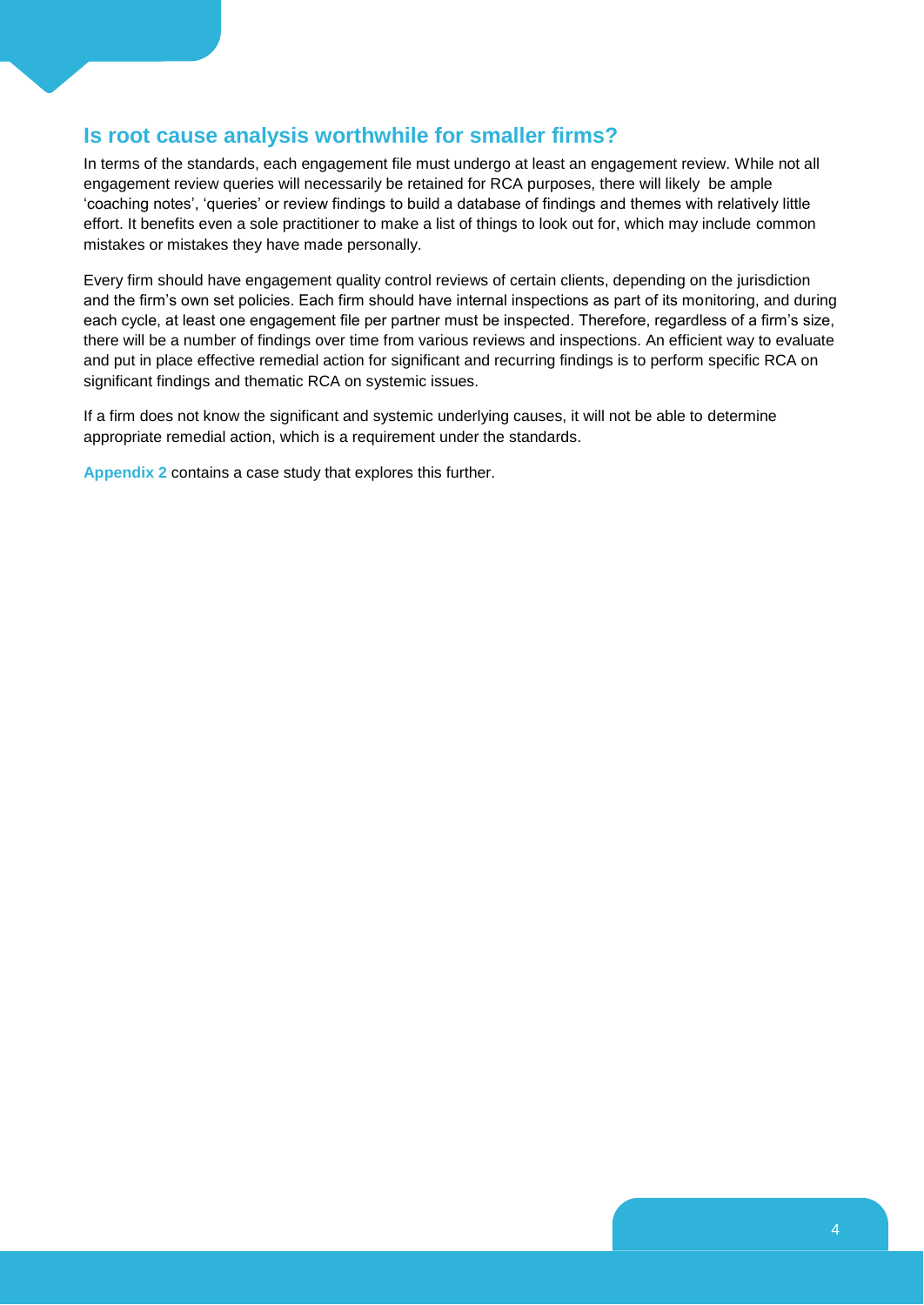# <span id="page-7-0"></span>**The RCA Process**

# <span id="page-7-1"></span>**Preparing for RCA**

## **Step 1 – Make efficient use of reviews and inspections**

As discussed above, reviews and inspections are required under the standards. They also provide valuable information that firms can use for RCA to efficiently and effectively improve their audit quality. The size and circumstances of a firm will influence the structure, scope and volume of reviews and inspections. For instance, in smaller firms, inspections may need to be performed by the same individuals who are responsible for designing and implementing the firm's quality control policies and procedures, or who act as the engagement quality control reviewers.

Smaller firms may also choose to use suitably qualified external persons or another firm to carry out engagement quality control reviews or inspections, or they may choose to share resources with other smaller firms. Whatever the case, it is worthwhile paying for good reviewers or inspectors.

An external reviewer or inspector may also advise on recurring issues (year on year or otherwise), emerging trends and focus areas. Even if the firm uses an external engagement quality control reviewer or external quality monitoring inspector, someone in the firm should coordinate the reviews or inspections and be in charge of the data/results – preferably a senior partner or someone with relevant technical skills, experience and authority.

#### **Helpful Hints**

- It is beneficial to openly discuss differences of opinion about the findings and to agree on findings. This will help firms obtain buy-in from staff when implementing remedial action.
- The partner and manager being reviewed should document their answer to each of the findings, regardless of whether they agree or disagree. The reviewer's response should also be documented. This may provide useful information and insights when analysing findings.
- Firms should also make use of the findings from external inspections conducted by regulatory and professional bodies, though they are not to be substituted for internal inspections.

Refer to **Appendix 3** for an illustrative review of the results of inspection findings.

## **Step 2 – Roll out good practices**

Implementing 'good practices' is, in essence, the same as implementing remedial action to address audit quality deficiencies (refer to **Step 9**). Good practices may be identified from files that have no findings or demonstrate good audit quality. It is easier to build on good audit quality practices than to chase after the possible correlated root causes of various findings. It is also easier to copy good-quality work delivered by teams or personnel already employed by the firm than it is to hire new staff or find a solution outside the firm.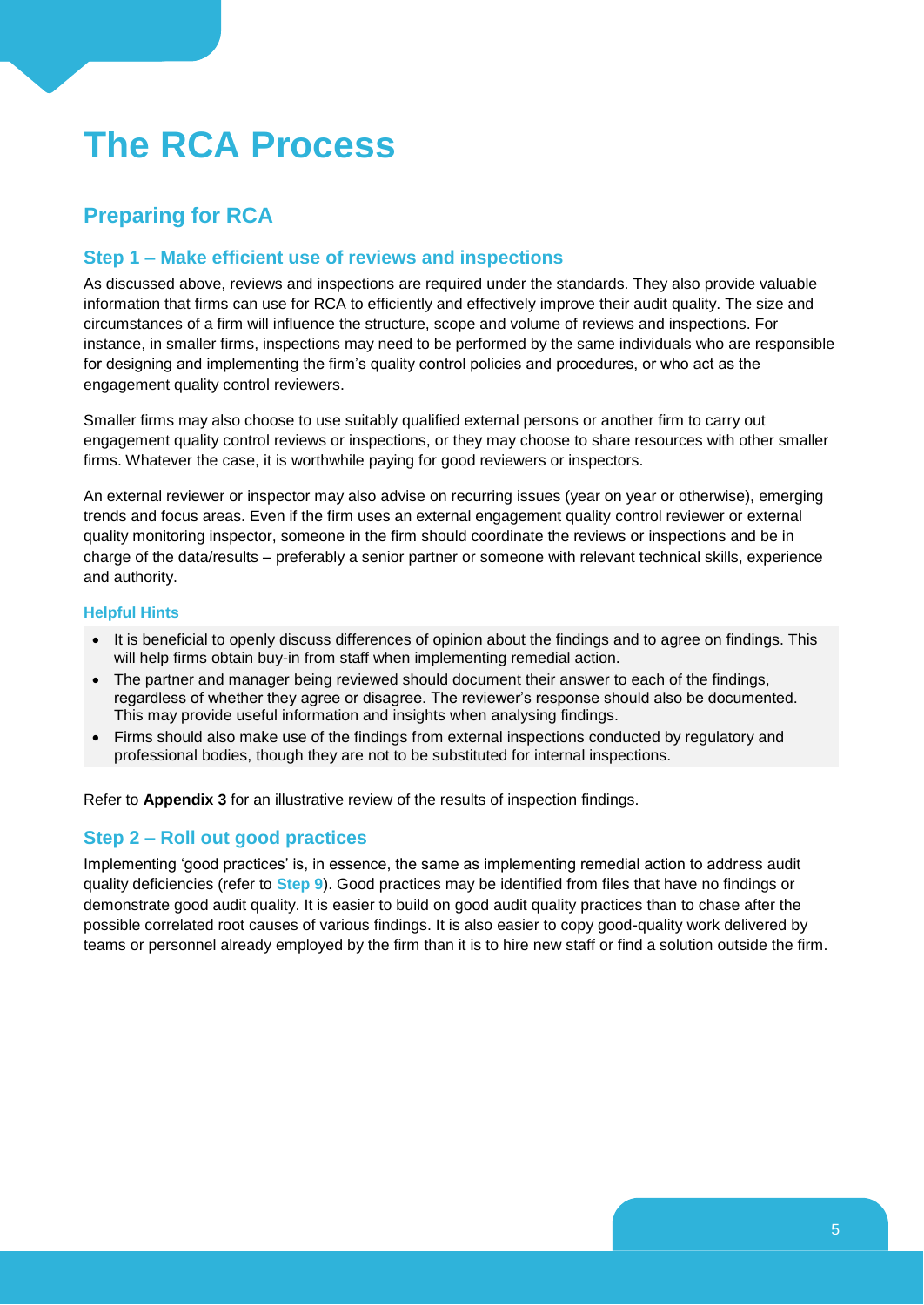#### **Helpful Hints**

A firm has to budget both money and time to build on good practices. Time needs to be planned to analyse files with good review or inspection results, to identify what practices and processes produced the goodquality work. One of the ways this can be done is by comparing files with no findings and isolating common factors.

#### **Example**

The common factor may be something simple; e.g. a staff member is more qualified, skilled or experienced than average. A typical long-term remedial action may be to consider employing people with a certain level of qualifications, skill and experience. But for many practitioners, especially those in rural areas, this is easier said than done and is often not possible.

An alternative solution may be to train existing staff using the exemplary work. Another solution is to consider changing policies and procedures and to improve key performance measures. Refer to **Step 9** for more on remedial action.

Small firms have the advantage that remedial action can often be implemented more quickly, as their size makes them more agile. However, smaller firms have fewer resources and may often be challenged to find innovative and cost-effective plans to improve audit quality, and to practise implementing the plans. Therefore, proactive audit quality improvement plans (whether they are remedial or involve rolling out good practices) are often implemented on a 'trial and error' basis, especially when the root cause is uncertain.

#### **Helpful Hints**

- The easiest way to build on a firm's good work is to find common factors of excellence.
- Common factors of excellence are often the team members behind the good work.
- The most economical way to duplicate good work is to task the people behind it with training other staff, based on each one's strengths. The trainers will probably know what works best and why, based on the firm's specific circumstances; will use relevant case studies – the firm's client files; and will be available for follow-up after the training. An expensive training company may not offer all these things.
- Sometimes a team's work improves dramatically from one quality review to the next, or the same team has both a good file and a file with findings. Interview the team members and ask what they could have done differently. Implement good practices on a trial and error basis.
- By interviewing team members about their good file ratings first, it accustoms them to RCA interviews **as a support function**, not a career performance appraisal. Later, when interviewing audit team members about negative findings to ultimately analyse the root causes of them, they will be used to audit quality improvement interviews as a support function, and they will be more open and honest about what went wrong or why something was not done.

Taking note of the root causes of good quality is more proactive than hunting root causes in the aftermath of problems. It also creates a positive attitude that fosters staff morale and makes it easier to have uncomfortable conversations when negative findings are discussed. It is helpful to compare notes with other practitioners, either informally on a one-on-one basis or at forums. Implementing good practices (or rooting out undesired practices) will always be experimental, but it gets easier with experience.

#### **Helpful Hints**

Implementing remedial action following RCA will become easier as staff members learn how to roll out good practices. They will also be more willing to accept such actions because they will be used to troubleshooting, training and regular changes to processes.

The same responsible person mentioned in **Step 1** should coordinate the rollout of good practices and act as the custodian of the data in **Step 3** onwards.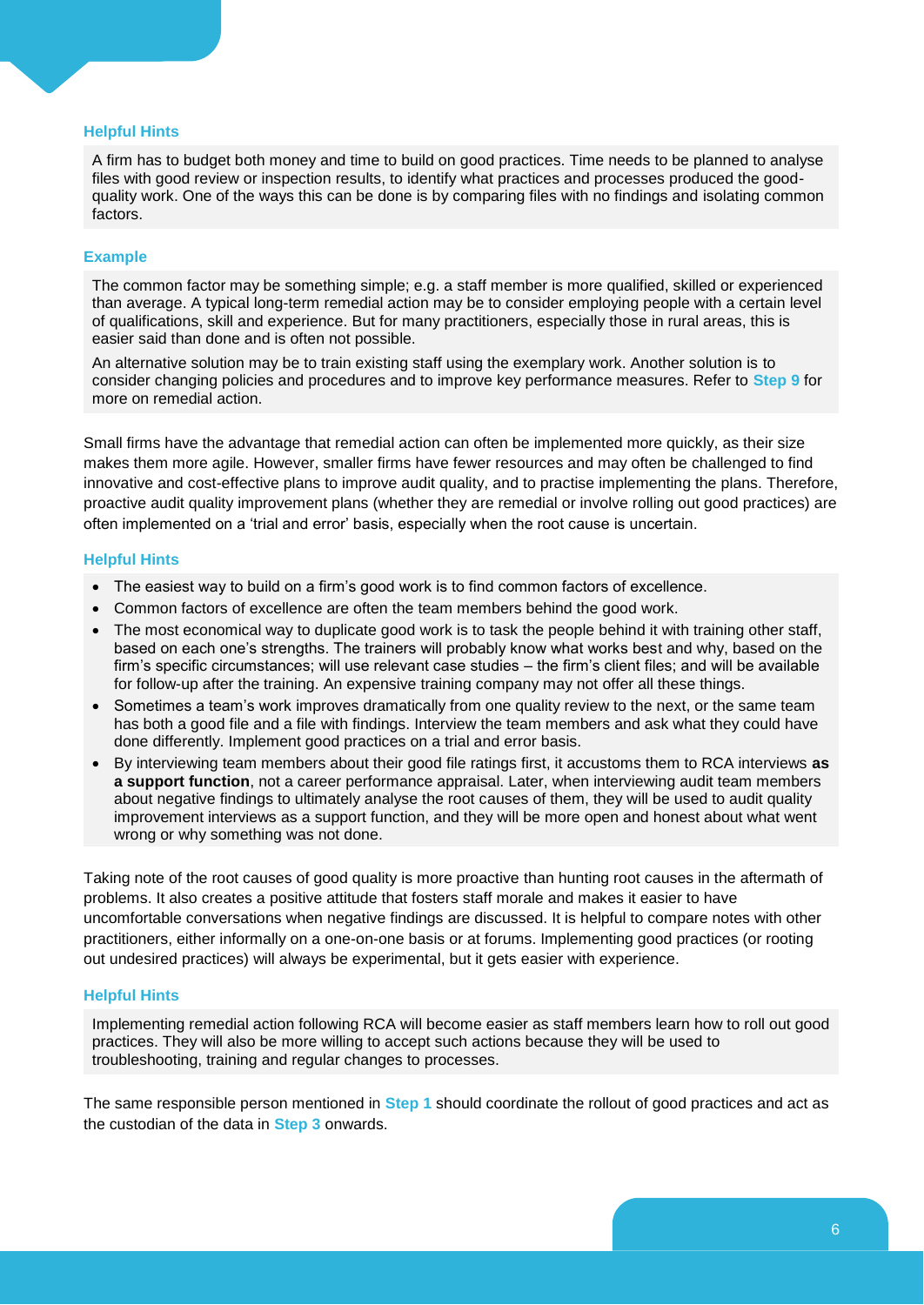### **Step 3 – Make a list**

The findings from reviews and inspections (see **Appendix 3**) can be collated in a database. The database should be updated regularly as new review or inspection results become available. As can be seen from the illustrative list in **Appendix 3**, more information fields can be added, such as year/cycle, name of reviewer, date of review, client industry, complexity and size – whichever may be useful in determining correlated themes.

### **Step 4 – Tag the list**

'Tag' each finding record in the list with information that may be correlated (e.g. themes for thematic RCA) or can identify significant findings (for specific RCA), by adding information fields per the discussion in **Step 3** above and as indicated in **Appendix 3**. For instance, each finding can be tagged with a main theme, a subtheme and references to standards. It is advisable to make effective use of reviewers and inspectors in this regard by letting them go beyond a 'regular' review or inspection, and also provide input into the taxonomy.

#### **Helpful Hints**

If you plan on using an external consultant for engagement quality control reviews or inspections, obtain an example report before hiring them, or agree on a report format and level of detail, so it is easy to process the findings data afterwards.

There is no one set template for tagging or listing findings results. It depends on the nature of the findings, the size and circumstances of the firm, and ultimately what works. The firm's taxonomy may change over time as the list becomes more comprehensive, the size of the firm changes or learning what taxonomy or theme categories work best. Refer to **Appendix 4** for more helpful hints on, and examples of, tagging.

### **Step 5 – Share the list**

The illustrative list in **Appendix 3** suggests that the reviewer or inspector has already shared feedback individually with each relevant engagement partner and that feedback has been obtained from them. At a minimum:

- Findings from the engagement quality control review need to be resolved and documented before audit sign-off<sup>6</sup>
- Findings noted from inspections (monitoring) must be communicated to relevant engagement partners and other personnel, along with recommendations for appropriate remedial action.<sup>7</sup>

A simple way to achieve this is to share a summary of the findings list (which may or may not include preliminary recommendations) with engagement partners and the firm leaders on a regular basis – at least annually. (Do not share all the details, as inspection review responses and staff names may be tagged in the list). This can be done in many ways, including:

- Providing a simple summary of the list's themes
- Conducting a workshop or debrief after the quality review to discuss significant findings and common themes
- Having relevant staff members who are involved in rolling out good practices present and discuss examples of exemplary files
- Updating the firm's audit programs and quality control checklist to include checks for specific recurring findings
- Having each audit team member build their own personalised list based on normal engagement reviews, which they can update with things to look for – e.g. documentation they tend to omit.

<sup>-</sup><sup>6</sup> ASQC 1/PES 3, para. 42.

<sup>7</sup> ASQC 1/PES 3, para. 50.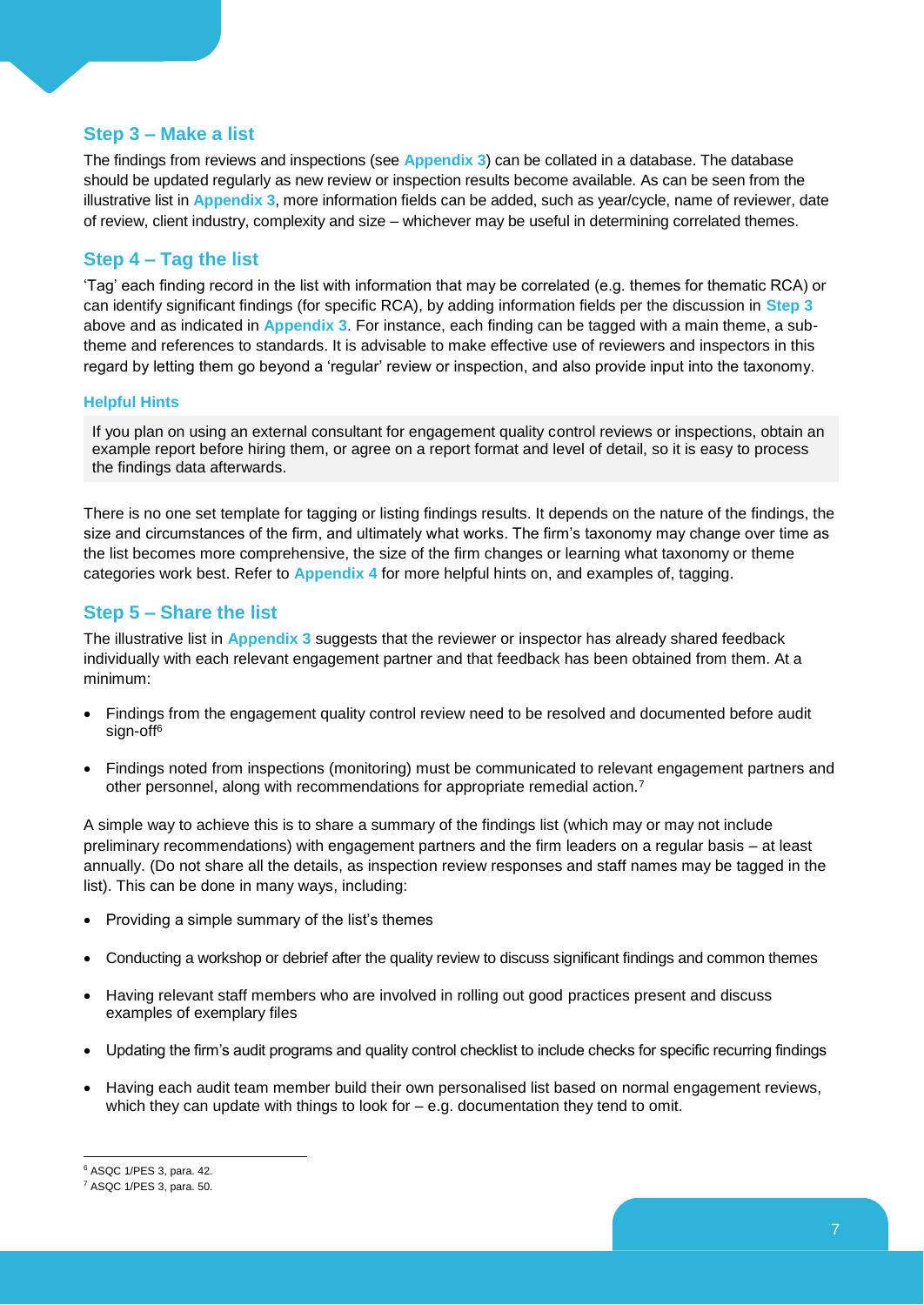A firm may refrain from sharing this list until RCA has been performed, so that recommendations and remedial action plans can be included. However, sharing this information before having formulated recommendations may help later when analysing possible root causes in the steps below, and recommendations may be shared later as an update.

#### **Helpful Hints**

A workshop and other communication discussing or summarising the review or inspections results can be used to signal the end of an annual quality review process. This will come in handy later because it helps separate staff performance processes from technical support functions, the latter of which includes RCA.

## <span id="page-10-0"></span>**Performing RCA**

**Steps 1 to 5** outline a suggested way to support compliance with various quality control requirements in the standards, such as:

- Having engagement reviews for each engagement, and resolving issues (or findings) before sign-off
- Performing engagement quality control reviews on certain engagements and documenting the findings
- Communicating findings (identified deficiencies) from inspections during cyclical monitoring and communicating those to relevant engagement partners and other personnel
- Identifying significant and systemic deficiencies for remedial action.

**Steps 1 to 5** discussed above are therefore not the only way in which to comply with quality control requirements. They are a recommended way to prepare information to ensure RCA is efficient and effective. Not only do they prepare a firm for the RCA process, as illustrated in **Appendix 5**, but they also put it into perspective.

#### **Step 6 – Set parameters**

As discussed above, the standards require remedial action for significant and repetitive findings. Significant findings are fairly easy to identify to conduct specific RCA on, and this is obviously based on the severity of ratings attached to the findings. For systemic root causes, a firm must set parameters due to the volumes, even in a smaller firm, because the findings are less severe. Setting parameters involves determining the scope of data analysis (to follow in **Step 7**), i.e. which taxonomy themes to investigate for thematic RCA analysis.

The most significant findings can be identified with a 'severity' tag or field, as illustrated in **Appendix 4**, and the most prevalent or repetitive themes can be identified by analysing different 'theme' tags or fields. Finding correlations can extend beyond 'themes'. Specific references to standards, certain personnel or client industries can also be recurrent.

The smaller the number of findings, the more challenging it becomes to determine a correlation for thematic RCA, in which case more focus may be placed on specific RCA.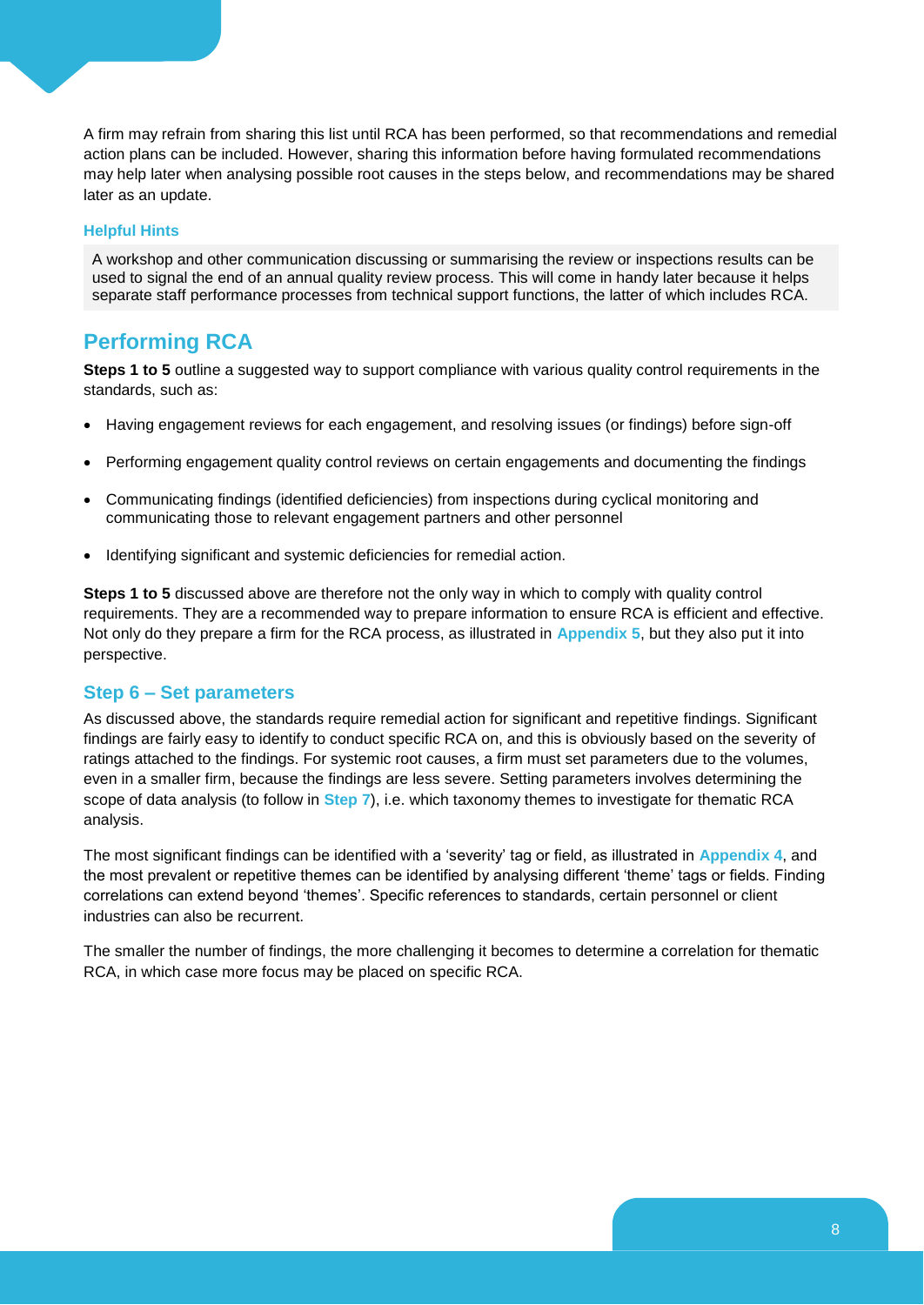## **Step 7 – Gather information**

After a firm identifies significant findings and repetitive themes (**Step 6**) by setting parameters, it should gather information on the facts and circumstances relating to each theme selected within the parameters set. This is usually done with one or more hypotheses about the possible root cause. This information can then be analysed (**Step 8**) to determine the various root causes. Information is gathered by:

- Inspecting selected working papers
- Interviewing relevant engagement team members based on questions that arise from inspecting the working papers.

#### Inspecting the working papers

It is imperative that the firm leaders make it clear that the RCA team or individual enjoys free access to all relevant engagement files and information. The prevalent themes will be linked to various related findings, which will indicate which engagement files to select and which working papers in each file to inspect. During the inspection of the working papers, possible hypotheses may be generated, with interview questionnaires prepared for each possible root cause, theme or finding.

#### **Example – specific RCA on a significant finding**

**Finding (Steps 1 to 5)**: The auditor did not obtain sufficient appropriate audit evidence to come to a conclusion about the valuation of an intangible asset.

**Confidential RCA notes – inspection of the working papers (Step 7):**

*The financials do not even specify whether cost or revaluation is used – did we even consider which measurement basis we must audit? Can we now ask which policy they think was appropriate then? If either cost or revaluation was appropriate, I cannot find any work being done on the carrying value, anyway – see procedure X.*

#### **Interview questionnaire (Step 7):**

**Question 1:** What accounting policy was used to subsequently measure the intangible asset? Cost or revaluation? *This will lead to the next question.*

**Question 2:** What was appropriate? If there was not an active market, was the revaluation basis then accordance with the appropriate financial reporting standard? Did you evaluate the appropriateness of accounting policies? *This will lead to the next question.*

**Question 3:** What did you do to test the carrying value? *This will lead to the next question.*

**Question 4:** What of this did you or did you not document? *This will lead to the next question.*

**Question 5:** What was the material misstatement, or possible material misstatement, that you may have missed?

**Additional standard question (e.g. for a training project):** What audit assertions did you test and how did this fit into your risk assessment?

**General questions (end):** What would you have done differently? What do you think the finding was about? What do you think was the root cause(s) of the finding?

Note that the example interview questions above are not attempting to analyse the root causes, but are simply obtaining more information about the facts and circumstances related to the finding (specific RCA) or correlating facts and circumstances (thematic RCA). The questions to relevant engagement team members are therefore phrased using 'what' rather than 'why'.

#### Team member interviews

Before starting the RCA process – and obviously before booking time for interviews – you must have support from the firm leaders. They are ultimately responsible for quality control, and their support will ensure that personnel take the RCA process seriously, make time for it and prioritise interviews.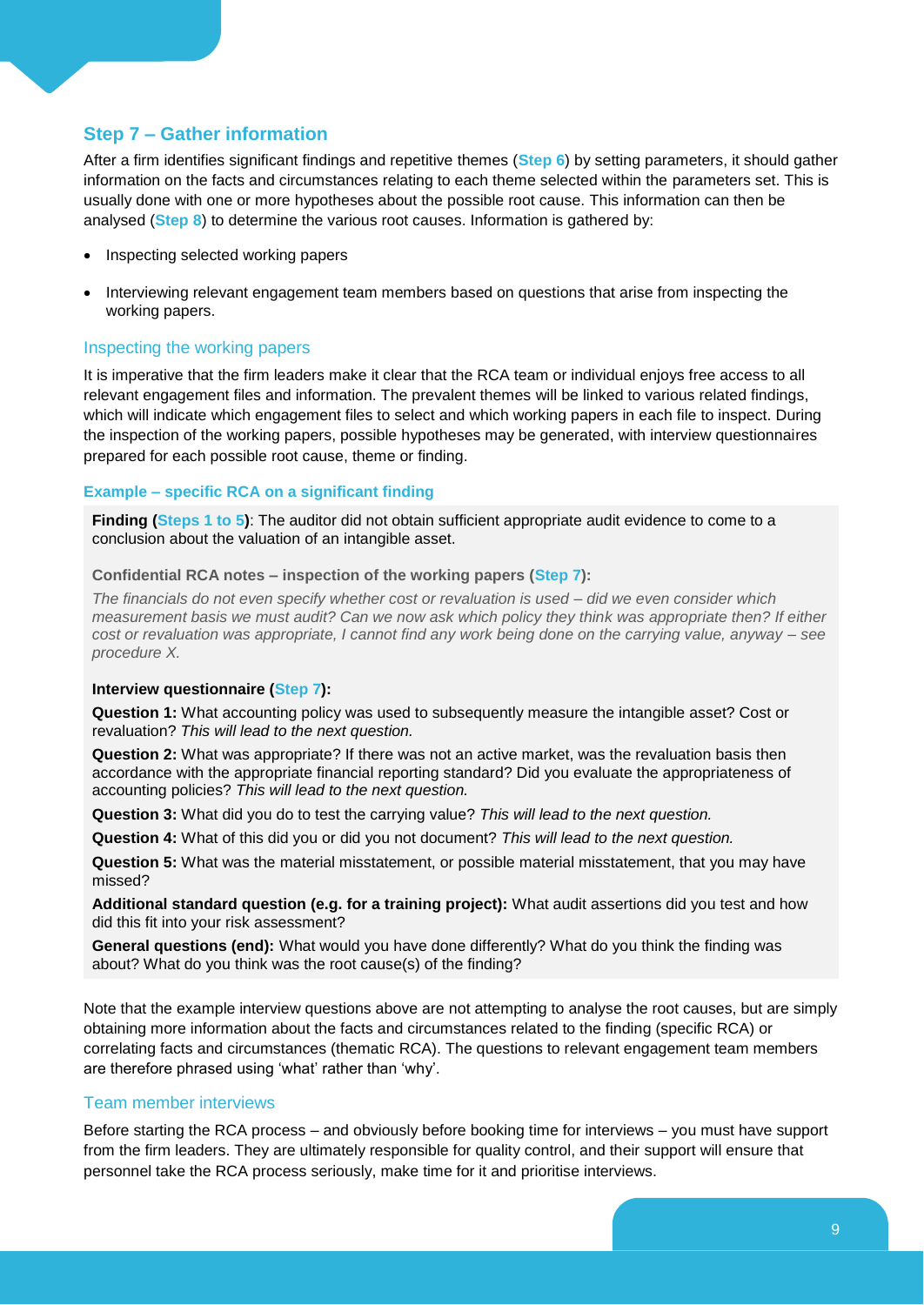#### Interviewers

Technical personnel (those responsible for RCA) and/or senior partners from the audit practice unit should be the interviewers. Industry champions (e.g. a technical person or experienced partner from the business unit or industry) will have a good idea of the issues relating to the relevant industry and will be able to speak the industry 'language', while an audit technical person will have a good idea of root causes and firm-wide issues.

It is advisable that the interviewer is someone other than the person/partner looking after the relevant staff member's career appraisals. This sends a clear message that the RCA process is not a performance measure process but a support function. Where possible, the interviewer should not also be a reviewer or inspector, as RCA is more effective when fact gathering is separated from assessment. Depending on the size of the firm, this will not always be possible, and in such cases the interviewer should be extra careful to approach the RCA objectively.

Regardless, interviewers must have sufficient experience, technical skills and authority to enable them to conduct the interviews effectively. It is advisable to conduct RCA as soon as possible after the reviews or inspections (**Steps 1 to 5**), while the information is fresh.

#### **Interviewees**

The partner should be interviewed as the individual in charge of the audit. The manager or accountant 'in charge' of the audit should also be interviewed, as they will have a better working knowledge of some of the issues, and possibly a different perspective. Other team members can be interviewed if it is necessary to obtain more detailed information from them.

#### **Other data**

Firms often consider what other data may be useful or available. Timesheet records, evidence of the extent and timing of partner reviews on file, office meeting minutes and HR records may all be useful sources of data relevant to a particular finding.

#### **Case study**

A firm did not make use of senior partners as interviewers because they were too busy. Instead, they asked a bright junior to do the interviews. The interviews took longer than expected, as the junior did not want to disappoint, knowing he lacked the years of experience the senior partners had. He gave feedback to the partner, and things did not entirely make sense, because the interviewees – partners and managers whose files had undergone reviews ¬- were feeding the junior misinformation, either knowingly or subconsciously, as it was embarrassing or difficult to talk to a junior about their mistakes and shortcomings. This meant the RCA was not effective and took more time and emotional energy than necessary.

#### **Helpful Hints**

- Instead of asking 'why' something was not done or was done wrong, ask 'what' happened. A 'what' answer tends to be factual and triggers a cognitive response, while a 'why' answer tends to be an opinion and may trigger emotive responses.
- A great question to ask is 'What would you have done differently?'
- At the end of the interview, consider asking the audit team member(s) what they think the root cause is.
- Keep in mind that people behave differently in one-on-one interviews compared to group interviews.
- Unless the interviewee deviates from the relevant findings and issues and time is of the essence, do not interrupt too much so that the person interviewed does not lose their thought process when reflecting on what happened.
- Do not ask leading questions, such as 'Do you agree this is the root cause?'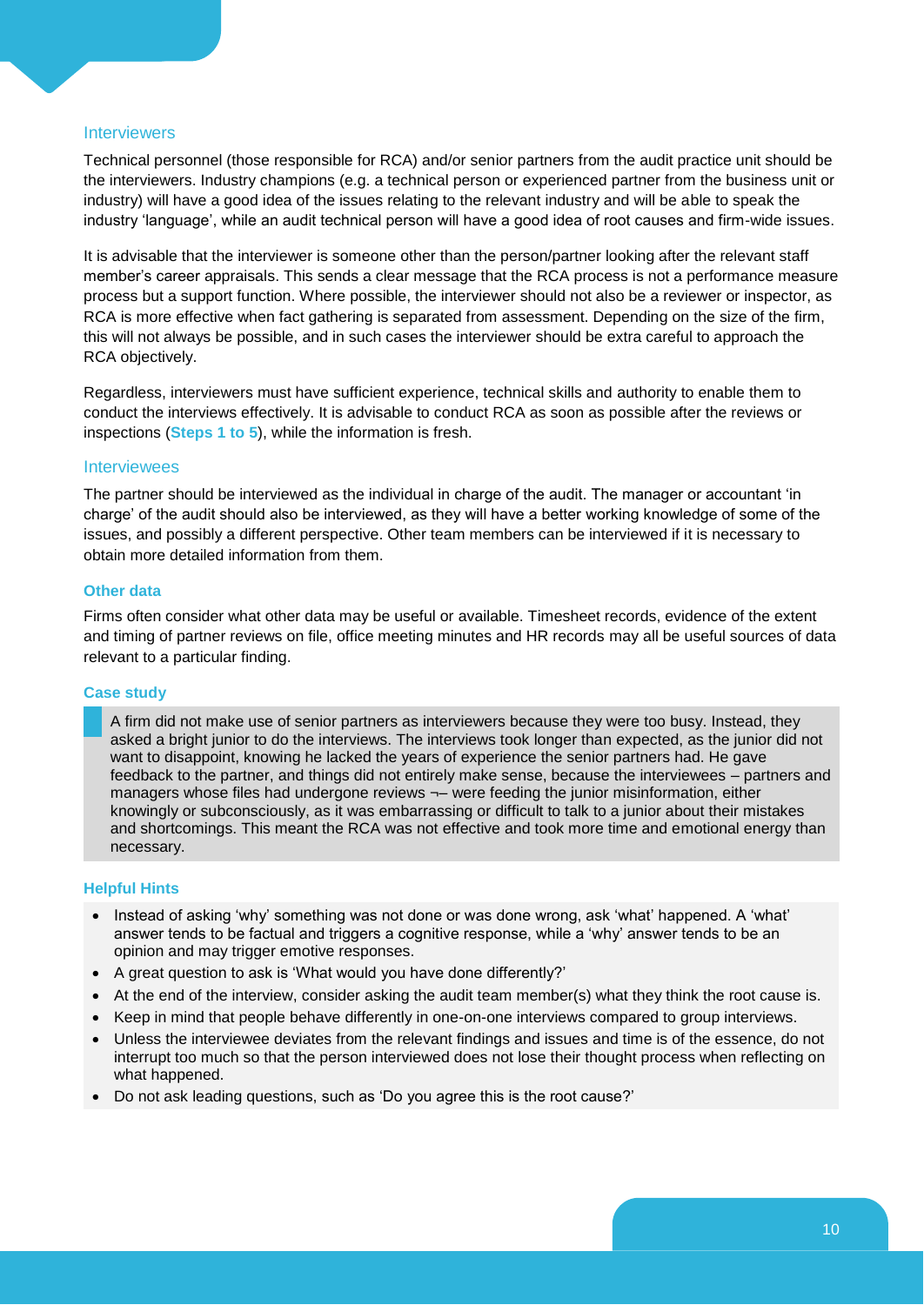Stick to the allotted time and to the prepared questions – you can always follow up side issues later. If the interviews go over time, it will become a habit, and the firm will go over the time budget. RCA will be perceived as a time-consuming process that is not worthwhile, and the firm will be unlikely to try RCA again in future. Interviews need not be much longer than roughly an hour each, so it is best to prepare notes to make the most of the time. To stick to the time, both interviewer(s) and interviewee(s) must come prepared. Therefore, have some notes or elementary questions prepared based on the review findings. If setting up questions beforehand is not feasible, at least let everyone go through the relevant review findings you will focus on. Tell the interviewee(s) beforehand that you will stop them when they start discussing other findings you do not want to discuss, and tell them why.

### **Step 8 – Analyse data**

After sufficient information has been gathered, the person or team responsible for RCA will analyse the information, either with the quality team or with other personnel or partners who have the necessary technical skill and experience. This will provide plenty of facts and a balanced array of views to determine root causes.

The easiest way to analyse the information gathered (**Step 7**) to determine a root cause is to simply ask 'why'. However, there are many established methods to analyse root causes, including the fishbone, the five whys $8$ and the fault tree.<sup>9</sup> These techniques are outlined below.

- **Fishbone:** Known as a cause-and-effect diagram or Ishikawa diagram, the fishbone is a visualisation tool for categorising the potential causes of a problem, to identify its root causes. A fishbone diagram is useful in brainstorming sessions to focus conversation. After the group has brainstormed all the possible causes of a problem, the facilitator helps the group to rate the potential causes according to their level of importance and draw a hierarchy. It is a technique used in the 'analyse' phase of the Six Sigma DMAIC (define, measure, analyse, improve, control) methodology.
- **Five whys:** The five whys technique, which is also used in the analysis phase of the Six Sigma DMAIC, does not involve data segmentation, hypothesis testing, regression or other advanced statistical tools. In many cases, it can be completed without a data collection plan. By repeatedly asking 'why' (five is a good rule of thumb), you can peel away the layers of symptoms, which can lead to the root cause of a problem. Very often the ostensible reason for a problem will lead to another question. Although this technique is called the five whys, you may find that fewer or more questions are needed before you find the root cause behind the problem.
- **Fault tree:** The fault tree is a decision support tool that uses a tree-like graph or model of decisions and their possible consequences, including chance event outcomes, resource costs and utility. It is one way to display an algorithm that only contains conditional control statements.

The best way to analyse root causes is to workshop them with selected partners and other relevant personnel, some of whom may have been the interviewers or interviewees, industry champions or technical staff.

#### **Helpful Hints**

- A focus group can help you 'think outside the box'. You should highlight themes and trends visually, summarise information obtained from interviews, share hypotheses you have and separate facts from opinions.
- During the workshop, always go back to the data.
- Compare 'good' files (those with no findings) and 'bad' files (those with significant or many findings) to determine what differences may have caused the findings.
- Root causes can be one shared root cause with several resultant types of findings, or several root causes causing one type of finding.

<sup>-</sup> $8$  Also known as the 'whys' approach – it does not have to be five.

<sup>&</sup>lt;sup>9</sup> Also referred to as a 'logic tree'.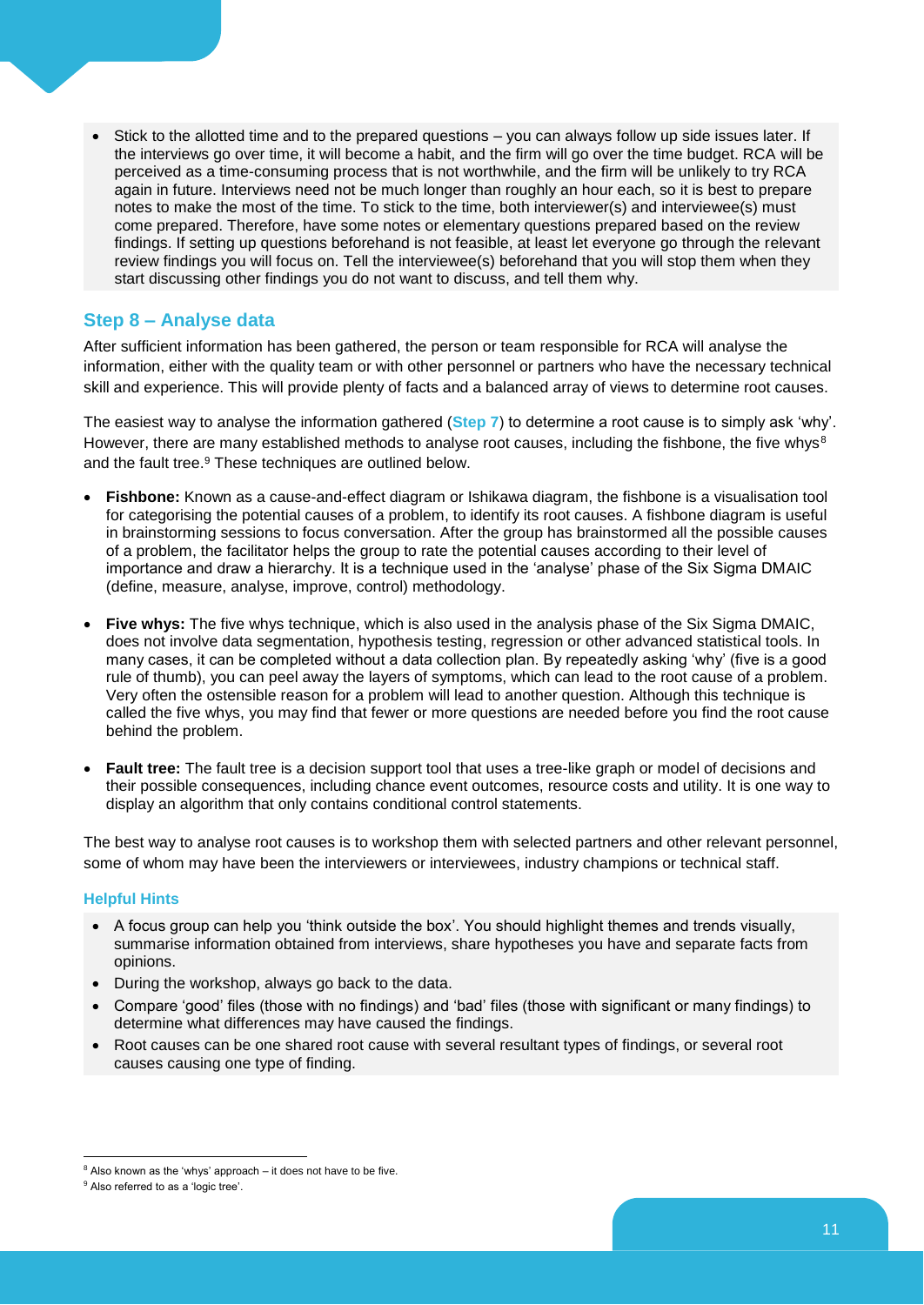## **Step 9 – Remedial action**

Once the root causes are agreed on, feedback is presented to the firm leaders, along with a remedial action plan with responsibilities, budget and milestones. The standards require firms to communicate quality control monitoring results to the firm leaders, engagement partners and relevant staff at least annually. The communication must be sufficient to enable remedial action where necessary, and therefore must include:

- A description of the monitoring procedures performed
- The conclusions drawn from the monitoring procedures
- A description of significant or systemic deficiencies and remedial actions to fix these deficiencies.<sup>10</sup>

A common remedial action is training. However, this should not be seen as a panacea for each root cause. If training has been provided but findings still occur, it could be that the training is ineffective and a thorough RCA may establish why. It may be that there are other factors such as client pressure, lack of industry skills or unreasonable deadlines, and these may be remedied by action other than training or by a combination of remedial actions.

Some firms use audit quality indicators (AQIs)<sup>11</sup> to assess whether the root causes might be factors other than lack of competence. Other firms use AQIs to select files for review. According to the standards, remedial action includes, but is not limited to, the following:

- Taking appropriate remedial action with specific engagement teams or individual staff members
- Communicating the findings to those responsible for training and professional development
- Changing quality control policies and procedures
- Taking disciplinary action against those who repeatedly fail to comply with firm policies.

#### **Keep in mind**

Any remedial action needs to be supported by the firm leaders. This extends to the content of training, communiques to staff, and updating templates, policies and procedures. The firm leaders have to understand and accept the root causes and be satisfied that the remedial actions will address these causes. A failure to implement appropriate remedies will mean that the RCA process will not bring the required value and benefits to the firm.

Refer to **Appendix 6** for an illustrative remedial action plan.

#### **Step 10 – Repeat (and follow up)**

It is important to keep on practicing RCA, as it involves a learning curve. Although RCA is largely evidencebased, it does involve hypothesis. It is therefore important to conduct a form of post-implementation review in order to learn whether the remedial actions were effective. This is a challenge, because the firm's and clients' circumstances change, as well as the environment, including changes in financial reporting standards, regulations, and the economy. It is therefore best to expedite the above steps as soon as possible in order to get the best results and to be able to do a post-implementation follow up before many factors change.

<sup>-</sup><sup>10</sup> ASQC 1/PES 3, para. 53.

<sup>&</sup>lt;sup>11</sup> AQIs are quantitative measures designed to establish insights into audit quality in the form of metrics or benchmarks; e.g. percentage of engagement time spent on file review. Though AQIs are largely experimental, to inform discussions on definitive audit quality findings, they act as leading audit quality indicators in the absence of hindsight findings.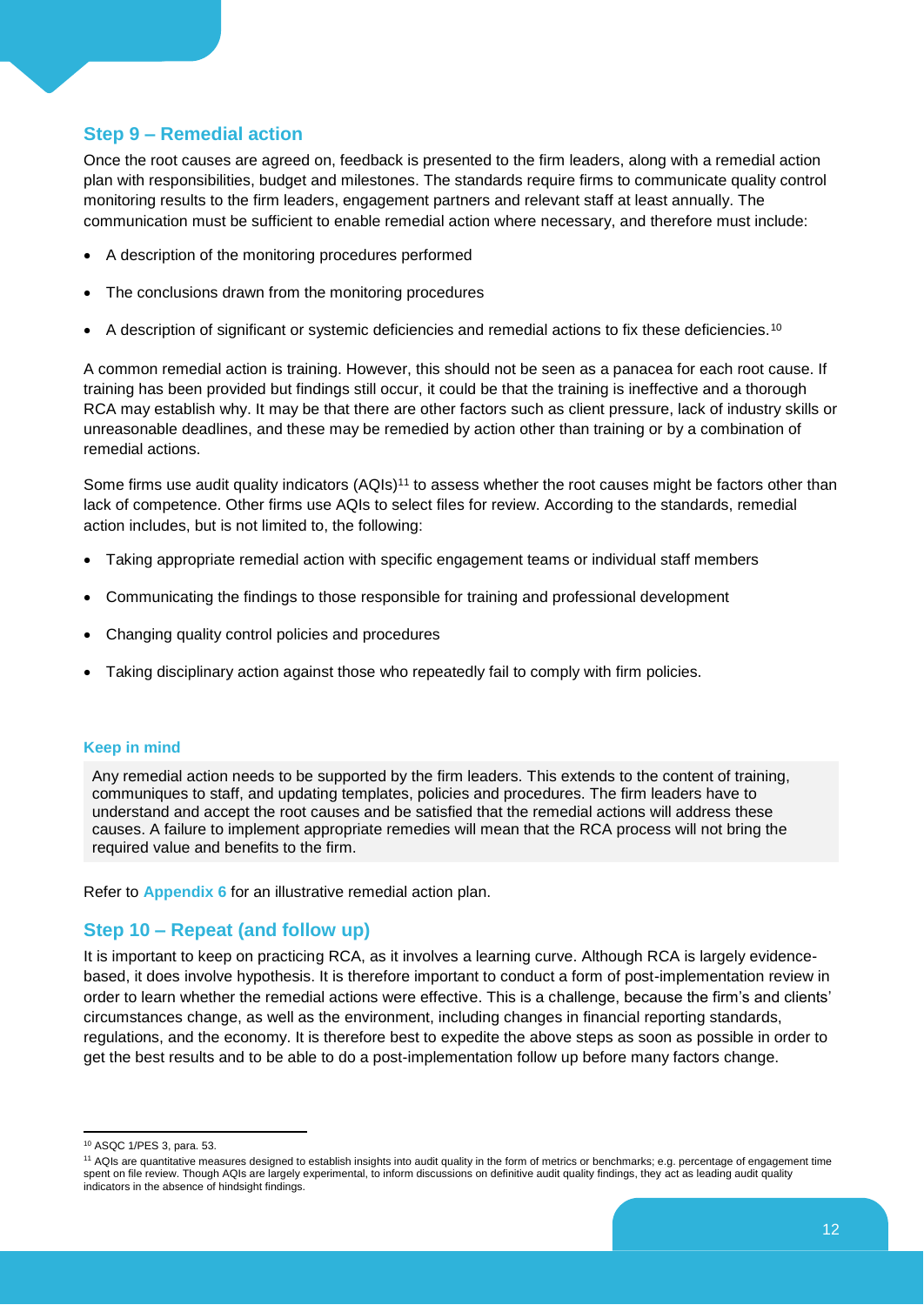# <span id="page-15-0"></span>**Appendix 1: Differences Between Engagement Reviews, Engagement Quality Control Reviews and Internal Inspections**

#### **Engagement reviews (part of 'engagement performance')**

An engagement review examines whether sufficient appropriate audit evidence has been obtained to support the conclusions reached in an auditor's report before it is issued<sup>12</sup> and whether work has been carried out in accordance with the standards. Consideration is also given to whether appropriate consultations have taken place on significant matters, and whether there is a need to revise the nature, timing and extent of work performed.<sup>13</sup> The whole file is reviewed, and the more experienced team members review the work of less experienced team members.<sup>14</sup>

#### **Engagement quality control reviews (part of 'engagement performance')**

An engagement quality control review is required for audits of certain clients with a higher level of public accountability or public interest.<sup>15</sup> An engagement quality control reviewer performs the review, but the firm leaders retain overall responsibility for maintaining audit quality. The engagement quality control reviewer is not part of the engagement team and is someone who can evaluate the work of the team objectively and with the necessary skills, experience and authority.<sup>16</sup>

The engagement quality control review objectively evaluates the significant judgements made by the engagement team<sup>17</sup>; therefore, only selected documentation in the engagement file is normally reviewed. It also evaluates the conclusions reached in the draft auditor's report. The engagement review and engagement quality control review take place before the auditor's final report is released.<sup>18</sup>

#### **Internal inspections (part of 'monitoring')**

While engagement reviews and engagement quality control reviews are part of 'engagement performance', internal inspections are part of the monitoring process designed to provide firm leaders with reasonable assurance that the policies and procedures relating to the system of quality control are relevant, adequate, operating effectively and applied on an ongoing basis. A firm's own internal monitoring inspection includes inspecting, on a cyclical basis, at least one completed engagement for each engagement partner. Normally, those performing the engagement or the engagement quality control review are not involved in inspecting the engagement<sup>19</sup>, except in smaller firms where resources are limited.<sup>20</sup>

One or more experienced partners in the firm are usually responsible for the monitoring process. Some larger firms also select engagements for monitoring on or before the date of the auditor's report. These are colloquially referred to as 'hot reviews' or 'in-flight inspections'.

Though the objective of inspections is similar to that of engagement reviews and engagement quality control reviews, the results obtained from inspections also inform whether the firm's system of quality control has been appropriately designed, effectively implemented and appropriately applied. The monitoring process also involves communicating weaknesses found in the system, identifying corrective action to be taken and following up.

-

<sup>12</sup> ASA 220/ISA (NZ) 220, paras. 16–17; ASQC 1/PES 3, para. 32.

<sup>13</sup> ASQC 1/PES 3, para. A35.

<sup>14</sup> ASQC 1/PES 3, para. 33.

<sup>&</sup>lt;sup>15</sup> In New Zealand, this applies to "audits of financial statements of FMC reporting entities considered to have a higher level of public accountability, and those other audit engagements, if any, for which the firm has determined that an engagement quality control review is required". In Australia, this applies to "audits of financial reports of listed entities, and those other audit engagements, if any, for which the firm has determined that an engagement quality control review is required". See para. 19–NZ21.1 of ISA (NZ) 220 and para. 19–Aus 21.1 of ASA 220, respectively. <sup>16</sup> ASQC 1/PES 3, paras. 39–41.

<sup>17</sup> ASQC 1/PES 3, para. 35.

<sup>18</sup> ASA 220/ISA (NZ) 220, para. 25(b); ASQC 1/PES 3, para. 36.

<sup>19</sup> ASQC 1/PES 3, para. 48.

<sup>20</sup> ASQC 1/PES 3, para. A68.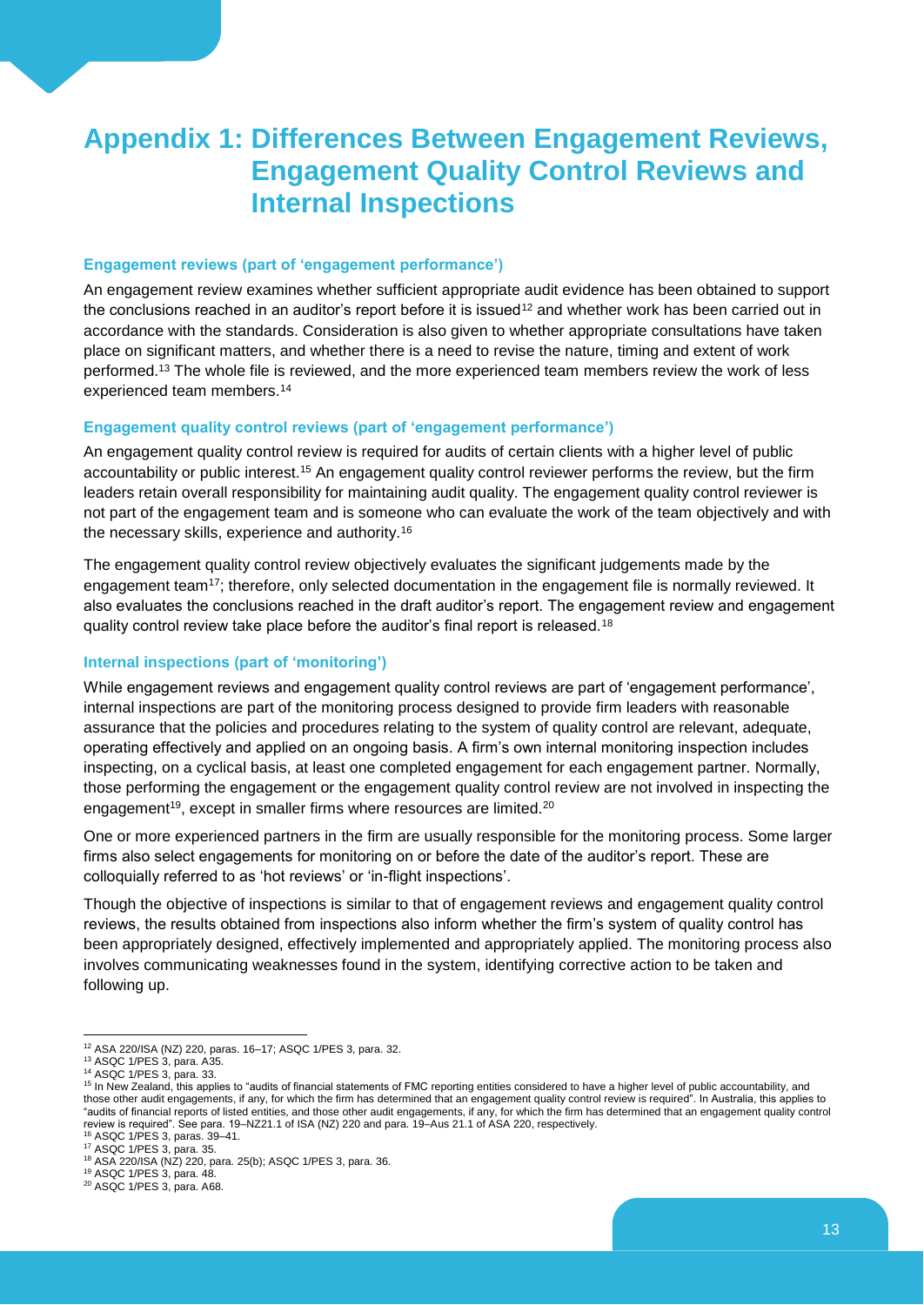# <span id="page-16-0"></span>**Appendix 2: The Benefits of Root Cause Analysis**

RCA is cost-beneficial for audit firms of all sizes. If done correctly, it is an effective way to maintain and improve audit quality. Implementing remedial action without knowing the real cause of a finding costs more in both the long and short term, because the remedial action will not address the cause, and the finding will reoccur. The cost of the remedial action will therefore be wasted. This is the 'putting out fires' approach.

Larger firms have been performing RCA for many years, both locally and overseas. While larger firms have more resources than smaller ones, RCA does not have to cost a lot of time or money when done on a scale that suits the size of the firm. Smaller firms should not have to perform RCA the same way as larger firms, and RCA should start on a small scale. When some of the larger firms in Australia started performing RCA, they did so on a very small scale. RCA should not take up more time than the 'putting out fires' approach, but it does require some thought and planning.

Firms should consider the points below when contemplating whether to practice this thematic RCA process:

- Improving the firm's audit quality in a cost-effective way will lead to superior services and sustainable profits.
- $\bullet$  An audit firm must maintain audit quality this is not a choice.
- It makes sense from both a time and cost perspective to address multiple symptoms at once using one remedial action, instead of putting out fires all the time. To enable this, it is necessary to find the shared root cause of many symptoms.
- Firms that perform RCA also discover good practices and better ways of doing things.
- If firms do not conduct a proper root cause analysis of inspections findings, audit quality is not improved and the defects discovered just become perpetual irritations.

Although performing RCA may seem like more work, this is not the case. Firms that just put out fires often never truly learn and so do not become more efficient. Performing RCA will allow firms to connect the dots more quickly in the future, freeing up time.

#### **Case study**

A review of some of XYZ Incorporated's audit files found that there were no engagement letters on file. A simple root cause analysis suggested that the firm did not adequately plan its work before the busy season hit, which is why there was no time to put engagement letters on file. A 'putting out fires' approach would have been to send engagement letters to the relevant audit clients to be signed and then put on file.

However, the firm decided to follow a more thoughtful approach by asking why there was no engagement letter on file. It asked, "Why is ASA 210/ISA (NZ) 210 important? Why is agreeing to the terms of the engagement a requirement in the standards and how can this benefit us?"

The firm then revised its annual planning, which gave staff members more time to meet with clients in advance to discuss upcoming work. The firm also addressed its fee structure and client expectations. This may initially have seemed to take longer than would have been the case if the firm had used a 'putting out fires' approach, but the final result was more profitable and less risky than just having a signed engagement letter on file for each client. After all, having an engagement letter on file is just part of the requirements of ASA 210/ISA (NZ) 210, and in this case was the symptom of a deficiency in compliance with this standard.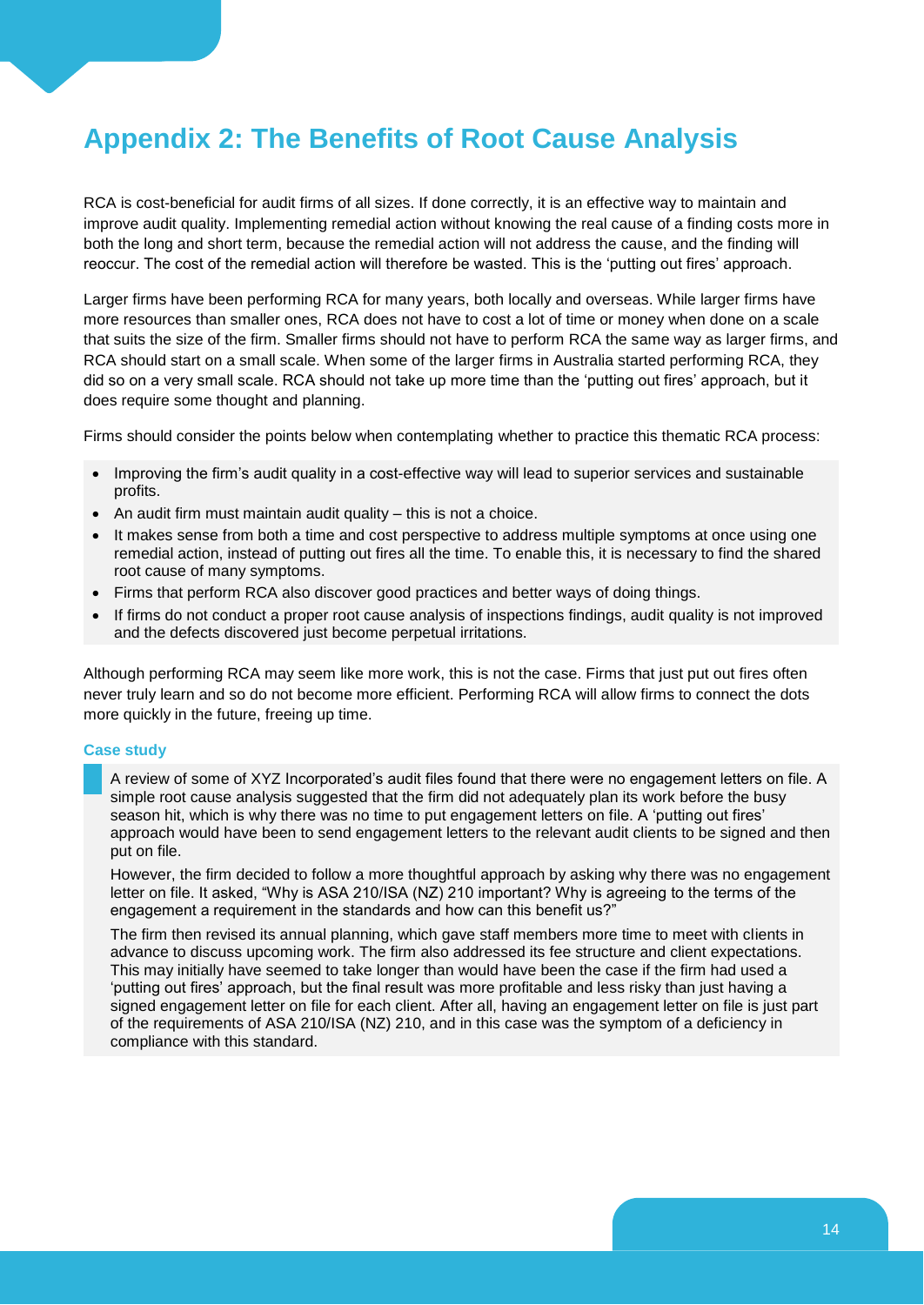# **Appendix 3: Illustrative Review of the Results of Inspection Findings**

This sheet may be used to input findings into a database that can be used to identify themes and set parameters (**Step 6**) for thematic RCA. This sheet is purely for illustrative purposes, and the level of detail depends on the size and circumstances of each firm. Other information that may be added includes a unique finding number, the name of the audit manager, the review year/cycle, the name of the reviewer, and AQIs such as the qualifications of team members, the time budget and billing. Not all information in the list should be shared firm-wide.

<span id="page-17-0"></span>

| STEP <sub>3</sub>                                                           |               |                                                                        |                                                                                          |                                                                                                                                                                                                                                                                                                                                                                                                                                                                                                         |                                                                                                                                                                                                                                                                                                                                                                                                                                                                      | STEP 4                                                                    |                           |                          |
|-----------------------------------------------------------------------------|---------------|------------------------------------------------------------------------|------------------------------------------------------------------------------------------|---------------------------------------------------------------------------------------------------------------------------------------------------------------------------------------------------------------------------------------------------------------------------------------------------------------------------------------------------------------------------------------------------------------------------------------------------------------------------------------------------------|----------------------------------------------------------------------------------------------------------------------------------------------------------------------------------------------------------------------------------------------------------------------------------------------------------------------------------------------------------------------------------------------------------------------------------------------------------------------|---------------------------------------------------------------------------|---------------------------|--------------------------|
| Information that should be available even when a firm is not performing RCA |               |                                                                        |                                                                                          |                                                                                                                                                                                                                                                                                                                                                                                                                                                                                                         |                                                                                                                                                                                                                                                                                                                                                                                                                                                                      | Tagged information for RCA                                                |                           |                          |
|                                                                             |               |                                                                        |                                                                                          |                                                                                                                                                                                                                                                                                                                                                                                                                                                                                                         |                                                                                                                                                                                                                                                                                                                                                                                                                                                                      | Significant?                                                              | Systemic?                 |                          |
| Partner                                                                     | <b>Client</b> | Review/EQCR/<br>inspection                                             | <b>Description of</b><br>finding                                                         | Comment from partner/manager                                                                                                                                                                                                                                                                                                                                                                                                                                                                            | Comment from inspector/reviewer                                                                                                                                                                                                                                                                                                                                                                                                                                      | <b>Severity</b><br>rating                                                 | Theme 1/<br>category      | Theme 2/<br>sub-category |
| AB<br><b>STEP 5</b>                                                         | #123          | Inspection                                                             | Journal entries<br>were not raised<br>as significant<br>risks.                           | The presumed risk of management<br>override of control linked with journal<br>entries is indicated on working paper<br>X and each individual audit program<br>ttem Y (significant risk of                                                                                                                                                                                                                                                                                                               | The risk of management override<br>was documented on X, however the<br>testing for completeness of journal<br>entries was insufficient. With regard<br>to each individual audit program,                                                                                                                                                                                                                                                                             | $3/4*$                                                                    | <b>Risk</b><br>assessment | Journal<br>entries       |
| Do not share this<br>information firm-<br>wide                              |               | Filter or summarise this<br>information before sharing<br>it firm-wide |                                                                                          | management override of control).                                                                                                                                                                                                                                                                                                                                                                                                                                                                        | procedure Y was only raised as a<br>significant risk on the revenue audit<br>program, with specific reference to<br>calculations management<br>performed. On all other audit<br>programs, procedure Y was<br>documented as 'not relevant',<br>indicating that there were no other<br>significant risks.                                                                                                                                                              | Summarise the information in these<br>columns before sharing it firm-wide |                           |                          |
| <b>CD</b>                                                                   | #456          | Inspection                                                             | There was<br>insufficient<br>documentation<br>regarding fraud<br>risk<br>considerations. | Sections 2 and 3 of working paper A (in<br>the electronic version) facilitate the<br>consideration of risk factors as per ISA<br>315, as well as fraud risk factors as per<br>ISA 240 for each of the key elements<br>of our understanding of the business.<br>Relevant (and identified) risk factors<br>are transferred to working paper B<br>(summary of fraud risk factors and<br>consideration of risk of material<br>misstatement due to fraud). Refer in<br>particular to page X of working paper | Paragraph 25 of ISA 240 states: "In<br>accordance with ISA 315, the auditor<br>shall identify and assess the risks of<br>material misstatement due to fraud at<br>the financial statement level, and at<br>the assertion level for classes of<br>transactions, account balances and<br>disclosures". Working papers A and B<br>refer to fraud risk at the financial<br>statement level. B does not consider<br>fraud risk related to the completeness<br>of revenue. | $3/4*$                                                                    | <b>Risk</b><br>assessment | Fraud                    |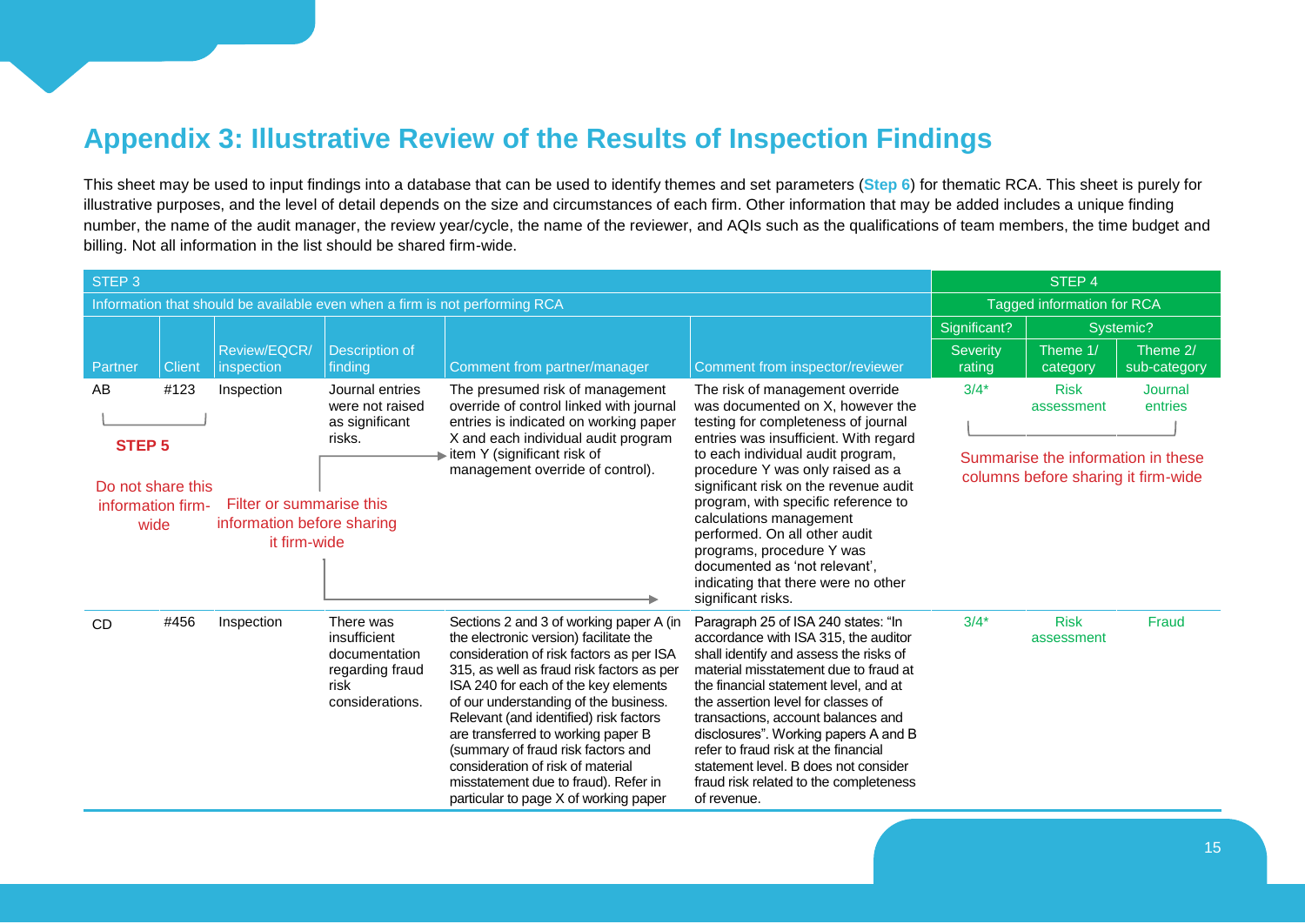| STEP <sub>3</sub>                                                           |               |                            |                                                                                                                                            |                                                                                                                                                                                                                                                                                                                                                                                                                                                                                                                                                                                                              |                                                                                                                                                                                                                                                | STEP 4                    |                              |                                 |
|-----------------------------------------------------------------------------|---------------|----------------------------|--------------------------------------------------------------------------------------------------------------------------------------------|--------------------------------------------------------------------------------------------------------------------------------------------------------------------------------------------------------------------------------------------------------------------------------------------------------------------------------------------------------------------------------------------------------------------------------------------------------------------------------------------------------------------------------------------------------------------------------------------------------------|------------------------------------------------------------------------------------------------------------------------------------------------------------------------------------------------------------------------------------------------|---------------------------|------------------------------|---------------------------------|
| Information that should be available even when a firm is not performing RCA |               |                            |                                                                                                                                            |                                                                                                                                                                                                                                                                                                                                                                                                                                                                                                                                                                                                              | Tagged information for RCA                                                                                                                                                                                                                     |                           |                              |                                 |
|                                                                             |               |                            |                                                                                                                                            |                                                                                                                                                                                                                                                                                                                                                                                                                                                                                                                                                                                                              |                                                                                                                                                                                                                                                | Significant?              |                              | Systemic?                       |
| Partner                                                                     | <b>Client</b> | Review/EQCR/<br>inspection | <b>Description of</b><br>finding                                                                                                           | Comment from partner/manager                                                                                                                                                                                                                                                                                                                                                                                                                                                                                                                                                                                 | Comment from inspector/reviewer                                                                                                                                                                                                                | <b>Severity</b><br>rating | Theme 1/<br>category         | Theme 2/<br>sub-category        |
|                                                                             |               |                            |                                                                                                                                            | B, where risk factors are linked to<br>individual F/S items.                                                                                                                                                                                                                                                                                                                                                                                                                                                                                                                                                 |                                                                                                                                                                                                                                                |                           |                              |                                 |
| EF                                                                          | #789          | Inspection                 | Not documented<br>that all<br>transactions<br>equal to or<br>greater than<br>performance<br>materiality will be<br>selected for<br>testing | This is a methodology matter. All<br>audit programs commence by<br>drawing the audit team's attention to<br>the planning materiality figure and<br>the related performance materiality<br>figure (whether overall or applicable<br>to the specific item - refer to XYZ for<br>all audit programs). After the risk<br>assessment, a final evaluation is<br>performed where the performance<br>materiality requires adjustment -<br>refer to ABC for all audit programs.<br>Furthermore, in this audit file, the<br>consideration that your finding refers<br>to was taken into account on<br>program X and Y. | The planning materiality and<br>performance materiality are<br>documented on the audit programs;<br>however, there was no evidence on<br>the testing that consideration was<br>given to all individual items above<br>performance materiality. | $3/4*$                    | Sampling<br>and<br>selection | <b>Material</b><br>transactions |

**\* Not necessarily an appropriate severity rating**

The three right hand fields (columns) above represent the various 'tags' of information that may be added to each finding. The objective of tagging is to make it easier to identify significant findings for specific RCA (hence the 'Severity rating' column), and to analyse correlations or trends for specific RCA (hence columns like 'Theme 1' and 'Theme 2').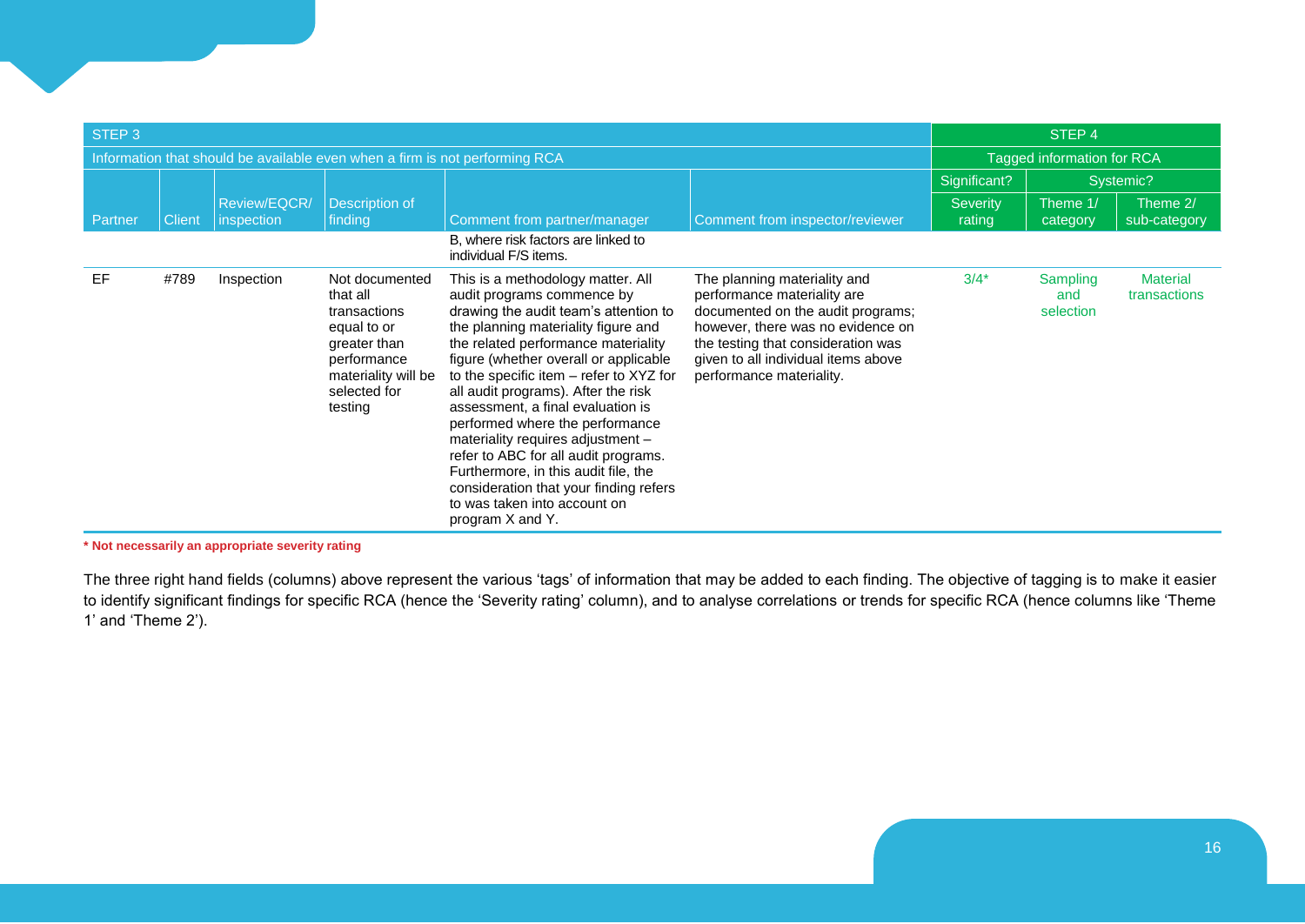# <span id="page-19-0"></span>**Appendix 4: More on Tagging (Taxonomy)**

The level of detail and specific uses are unique to each firm. This section provides more examples of tagging with various levels of detail.

#### **Example 1a – simple tagging**

#### **Finding**

The auditor did not perform substantive procedures for a material journal entry at year end (and therefore did not obtain sufficient appropriate audit evidence).

#### **Theme 1**

Sufficient appropriate audit evidence (ISA 330 and/or ISA 500)

#### **Theme 2**

Material transactions

#### **Example 1b – complex tagging**

#### **Finding**

The auditor did not perform substantive procedures for a material journal entry at year end (and therefore did not obtain sufficient appropriate audit evidence).

Auditing standard tag/theme can be linked to a specific paragraph

#### **ISA 330.18**

Or a theme name as 'Theme 1'

Material transactions

#### **Example 2a – simple tagging**

## **Finding** The auditor did not document ... **Theme 1** Documentation

**Theme 2**

N/A

#### **Example 2b – complex tagging**

# **Finding**

The auditor did not document ... **Auditing standard tag/theme can be linked to a specific paragraph** ISA 230.08–.09 **Or a theme name such as 'Theme 1'** Documentation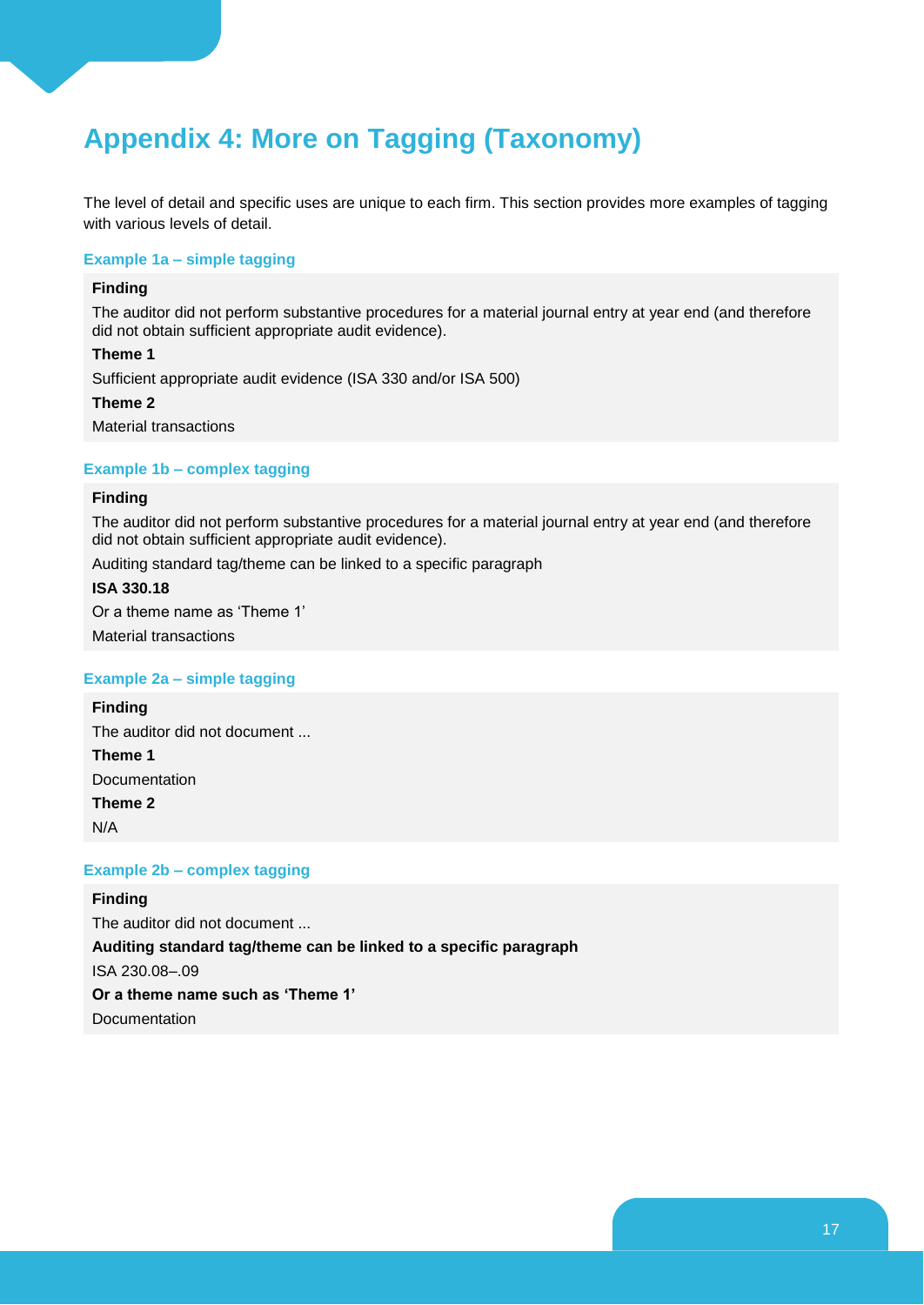Using the quality inspections results, the findings can then be linked to a secondary theme, which can also be one or both of the following:

- A reference or references to auditing standard(s) that were breached
- An 'auditing standard theme' linked to the breach.

#### **Example 3 – more than one theme**

#### **Finding**

The auditor did not perform substantive procedures for a material journal entry at year end (and therefore did not obtain sufficient appropriate audit evidence).

#### **Theme 1/theme**

'ISA 330.18 – Material transactions'

#### **Theme 2/theme**

'ISA 240.27, .31 – Management override of internal controls'

#### **Alternative Theme 2/theme or third tag/theme**

'ISA 500.A55 – Haphazard selection vs sampling' (It can also have something to do with related parties if it is a journal entry on a shareholder's or director's loan account.)

Tagging does not have to be complicated, and the more tags added to the finding, the better the chances of connecting the dots and finding correlations. When starting out, there is no way to tell how correlated the findings could be, so it's beneficial for tagging to be as structured and as detailed as possible.

For example, all the findings may relate to documentation, being ISA 230, and therefore you cannot simply link a 'theme' to one standard only. For instance, professional judgement is a theme that occurs throughout the standards, but it has sub-level themes. The reviewer's report may guide the person creating the taxonomy, which is part of the reason why the reviewer's work and communication skills are important.

You can also tag accounting standards, which may involve an accounting issue or a recurring area of financial reporting that needs to be addressed. If it is an accounting issue, there is always a related audit issue, because a finding is ultimately connected to compliance with the standards.

Firms that do not have a technical team will find the process of determining appropriate tags and themes to be rewarding and instructive. This can be a team exercise; it does not necessarily need to be done by one person. It is important to be strategic about who should participate in this process, however, as it can be timeconsuming for some staff members.

#### **'Why' tags**

The above are examples of 'what' tags. While the 'why' question is basically part of RCA, it will often arise when discussing findings with the team as part of the review or inspection process. If a partner or manager offers a 'why' answer to the reviewer, these responses should be documented. It is expected that engagement teams will dispute findings and put forward reasons as to why they occurred. It is important to keep an open mind and not jump to conclusions about root causes; however, you need a hypothesis to be able to ask focused questions during interviews (**Step 7**).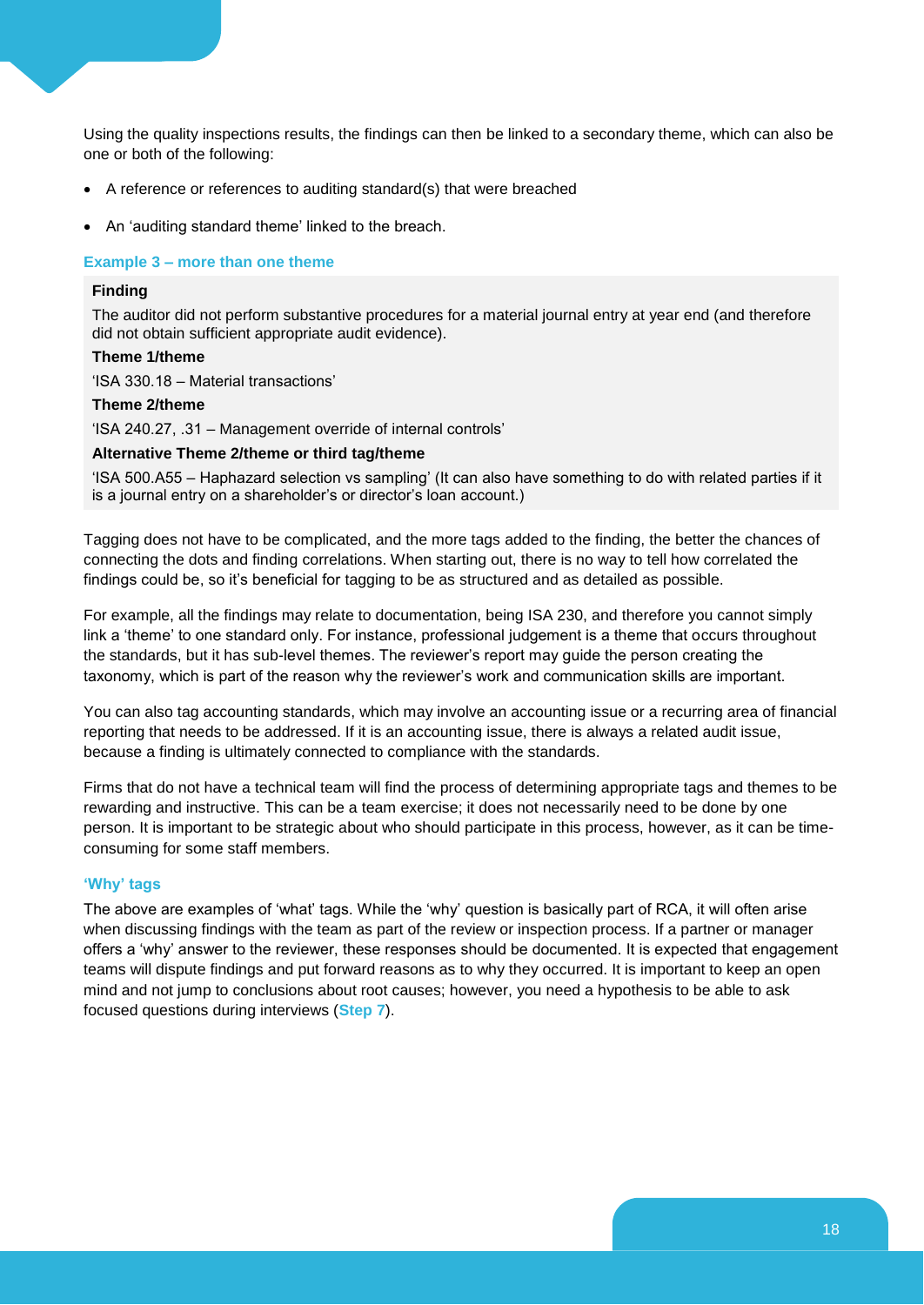#### **More about tagging**

- Tagging applies to each finding. Tag the audit file first (e.g. the client name and year).
- You may need to improve the way your practice performs particular types of audits; e.g. you may have an audit package for self-managed super funds and do these well, but do other types of audits poorly (or vice versa). Another useful relevant tag is therefore the type of engagement.
- Tag people/team members. You can tag findings with the person(s) responsible for the working paper, section and/or entire audit file the finding was on. It's possible that an individual or group of individuals is the problem, which suggests that remedial action does not have to be firm-wide but can instead focus on specific groups or individuals. You will need access to the reviewed audit files; a good time to do this is at the end of the quality control review – while the audit files are still checked out. Do not change your audit methodology or firm policies and procedures if a single person or team needs training, or if it is an isolated case.
- You can also tag the client and/or industry.
- Start with simple tags and do not overcomplicate tags.
- Add a tag for the severity of the finding this may come in handy later.

#### **Example – severity ratings tags**

0 – No issues

1 – Documentation of shortcomings, but risk of inappropriate assurance opinion or conclusion is unlikely

2 – Substantial non-documentation or inadequate documentation, and risk of inappropriate assurance opinion or conclusion is indeterminate

3 – Substantial non-documentation or inadequate documentation, and risk of inappropriate assurance opinion or conclusion is likely

4 – Fundamental non-documentation or inadequate documentation, and risk of inappropriate audit opinion is highly likely.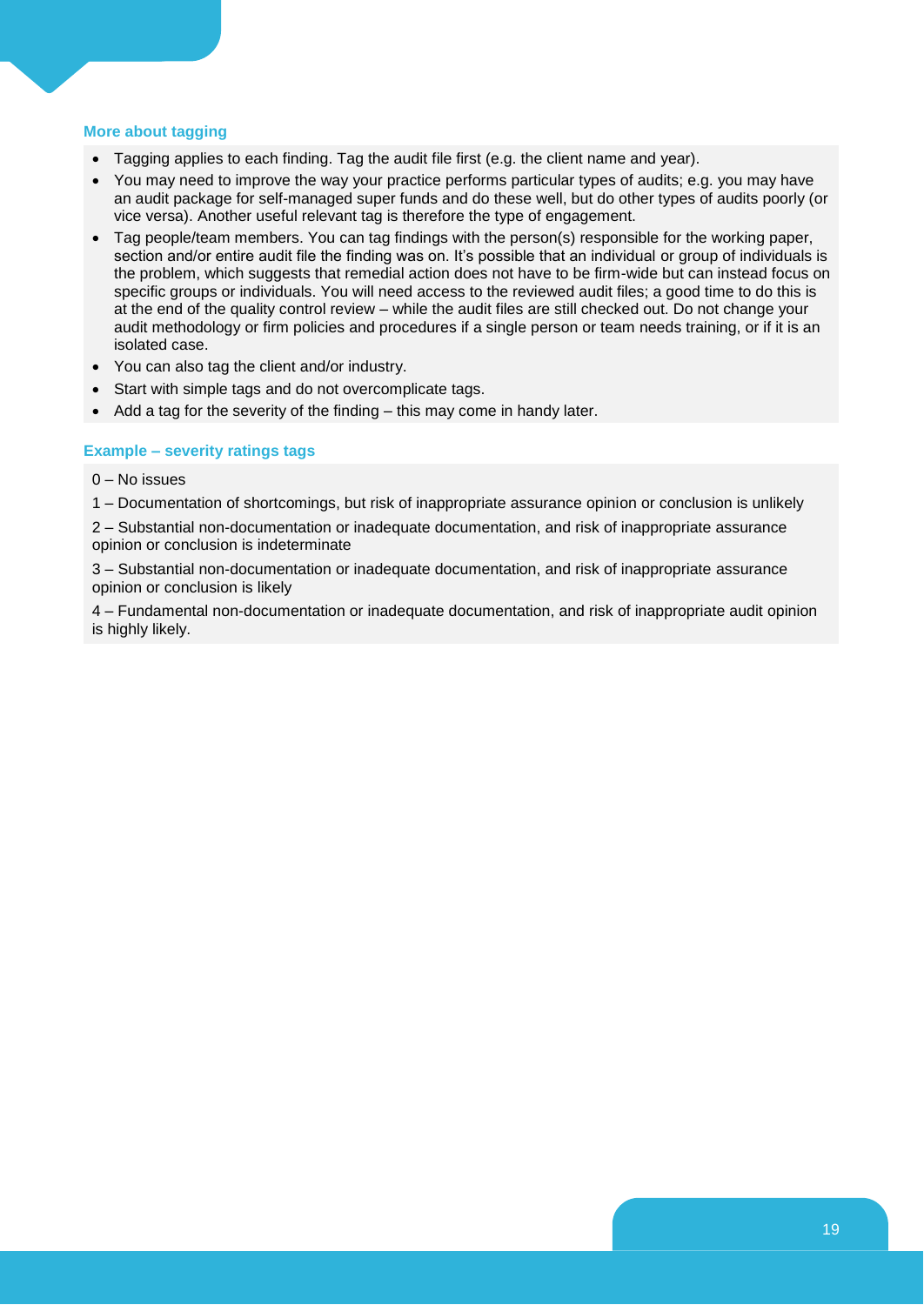# **Appendix 5: The RCA Process**

<span id="page-22-0"></span>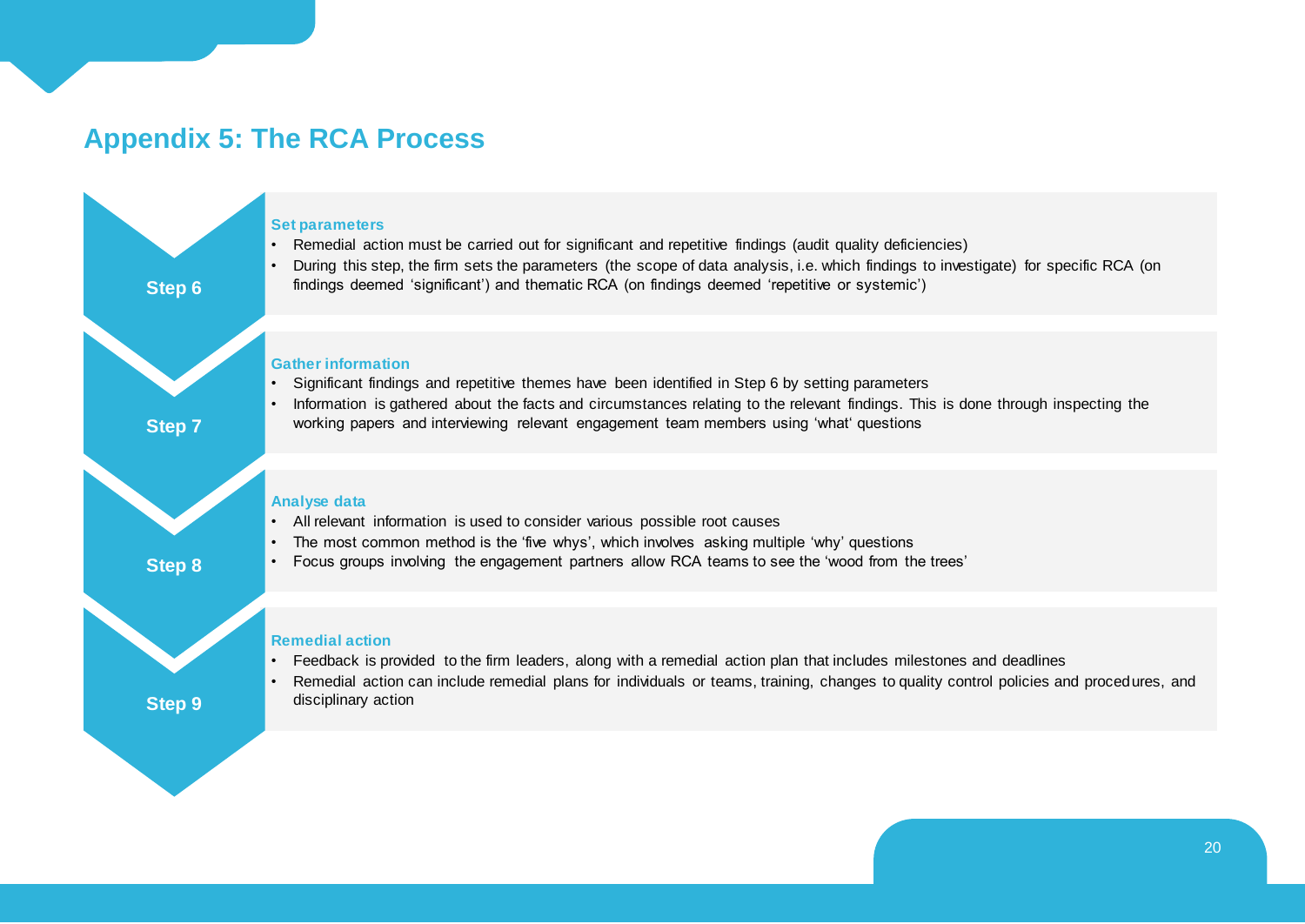# **Appendix 6: Illustrative Remedial Action Plan**

<span id="page-23-0"></span>

| Significant or<br>Engagement or<br>Potential root<br>Remedial<br>quality control<br>recurring<br>finding<br>finding? $(S/R)$<br>actions<br>causes | Who is<br>responsible? | When/deadline<br>/target output<br>or measure | Who will<br>monitor quality<br>improvement<br>actions? | How will they<br>be monitored? | Timeline for<br>monitoring |
|---------------------------------------------------------------------------------------------------------------------------------------------------|------------------------|-----------------------------------------------|--------------------------------------------------------|--------------------------------|----------------------------|